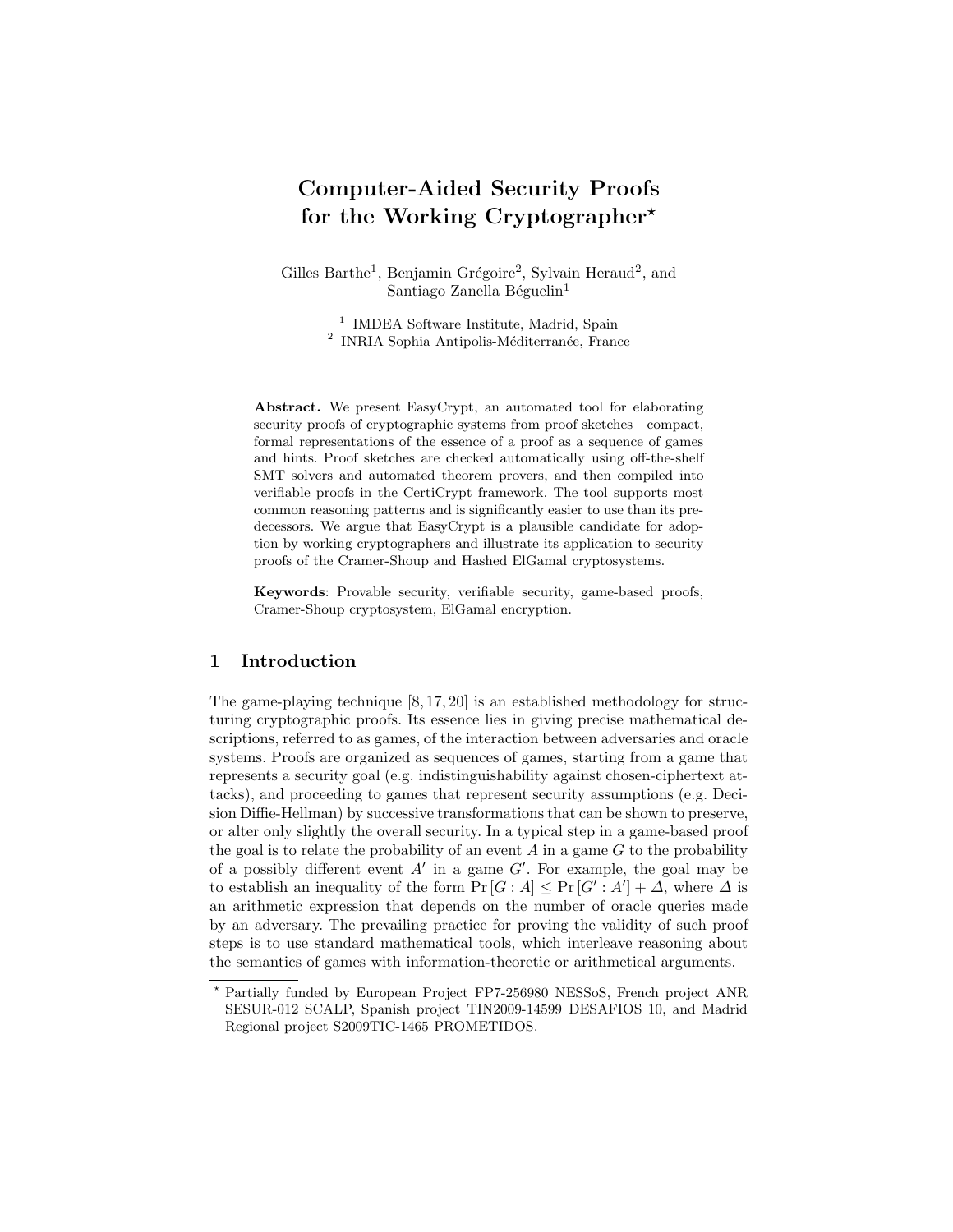In the code-based approach to the game-playing technique [8, 17] games are cast as probabilistic algorithms. The adoption of programming idioms allows to give precise definitions of games, and paves the way for applying programming language methods to justify proof steps rigorously. As anticipated by their proponents, code-based game-playing proofs are amenable to formal verification, and a number of tools provide support for building them. CryptoVerif [11] is a tool for conducting security proofs in a game-based setting in which games are modeled as processes and transitions are justified by means of process-algebraic concepts such as bisimulations. One strength of CryptoVerif, apart from being the first tool to have supported game-based proofs, is that it applies both to protocols and primitives; it has been successfully applied to verify Kerberos [10] and the Full-Domain Hash (FDH) signature scheme [12]. CertiCrypt [6] is another framework that allows for the interactive construction of game-based proofs in the Coq proof assistant [22]. One specificity of CertiCrypt is that proofs can be verified independently and automatically by a small trustworthy checker; it has been successfully applied to verify prominent cryptographic constructions, including OAEP [5], FDH [24], and zero-knowledge protocols [7].

While the developments based on CryptoVerif and CertiCrypt make a convincing case that computer-aided cryptographic proofs are indeed plausible, neither tool has reached a wide audience among cryptographers. In [5], we contrast the high guarantees given by CertiCrypt with the effort and expertise required to build machine-checked proofs, and conclude that cryptographers are unlikely to adopt verifiable security in its current form. In this sense, it can be considered that CryptoVerif and CertiCrypt only provide a partial realization of Halevi's programme of systematically building computer-aided cryptographic proofs [17].

The thesis of this article is that verifiable security can dramatically benefit from automation using state-of-the-art verification technology, and that verifiable game-based proofs can be constructed with only a moderate effort. The thesis is realized with the presentation of EasyCrypt, an automated tool that builds machine-checked proofs from *proof sketches*, which offer a machine-processable representation of the essence of a security proof. We argue that EasyCrypt is significantly easier to use than previous tools, making an important step towards the adoption of computer-aided security proofs by working cryptographers and hence towards fulfilling Halevi's programme. To substantiate our claim, we present computer-aided proofs of security of Hashed ElGamal encryption and the Cramer-Shoup cryptosystem.

EasyCrypt adopts the principled approach mandated by CertiCrypt to conduct game-based proofs and imposes a clear separation between program verification and information-theoretic reasoning. Transitions between games are justified in two steps: first, one proves logical relations between the games using probabilistic Relational Hoare Logic (pRHL); second, one applies information-theoretic reasoning to derive claims about the probability of events from pRHL judgments. We provide for each step highly effective mechanisms that build upon a combination of off-the-shelf and purpose-specific tools. Specifically, EasyCrypt implements an automated procedure that computes for any pRHL judgment a set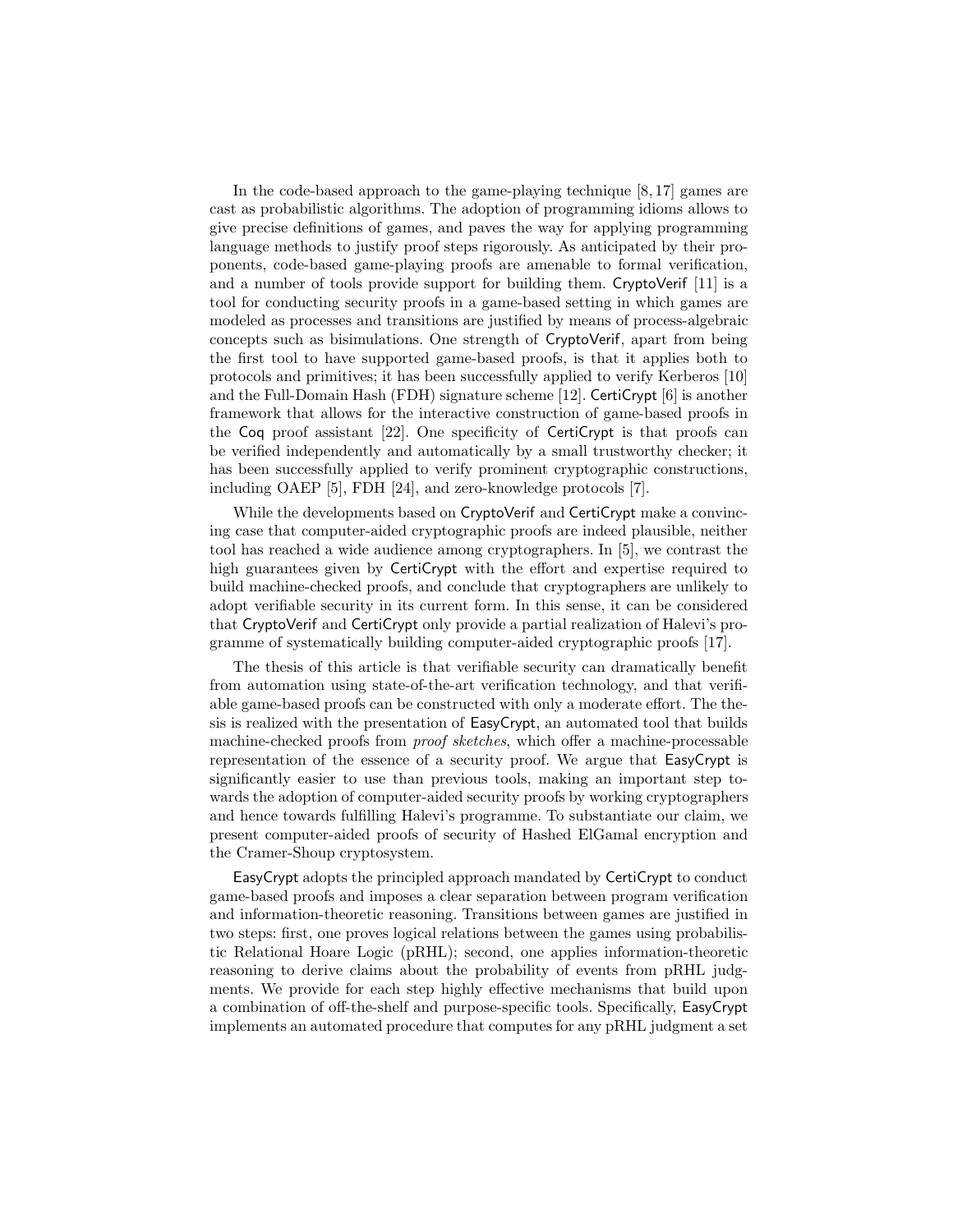of sufficient conditions for its validity, known as verification conditions. The outstanding feature of this procedure, and the key to the effectiveness of EasyCrypt, is that verification conditions are expressed in the language of first-order logic, without any mention of probability, and can be discharged automatically by state-of-the-art tools such as SMT solvers and theorem provers. The verification condition generator is proof-producing, in the sense that it generates Coq files that can be machine-checked using the CertiCrypt framework. Moreover, the connection to CertiCrypt makes it possible to benefit from the expressivity and flexibility of a general-purpose proof assistant for advanced verification goals that fall out of the scope of automated techniques. Additionally, EasyCrypt implements an automated mechanism for proving claims about probability. The mechanism combines some elementary rules to compute (bounds on) probabilities of events—e.g. the probability of a uniformly sampled element to belong to a list—with rules to derive (in)equalities between probabilities of events in games from judgments in pRHL. The combination of these tools with other more mundane features such as a limited form of specification inference for procedures provides substantial leverage towards making verifiable security practical and makes EasyCrypt a plausible candidate for adoption by working cryptographers.

### 2 Introductory Example: Hashed ElGamal Encryption

This section illustrates the application of EasyCrypt to a proof of IND-CPA security of Hashed ElGamal encryption in the Random Oracle Model. The example serves to introduce the notion of proof sketch and to give the reader an idea of the input that the tool expects. It also allows for a preliminary comparison between EasyCrypt and CertiCrypt. We refer the reader to [4] for a proof of the same result in CertiCrypt.

Hashed ElGamal is a variant of ElGamal encryption that does not require plaintexts to be elements of a group. Instead, plaintexts are bitstrings of a certain length  $k$  and group elements are mapped into bitstrings using a hash function  $H: \mathcal{G} \to \{0,1\}^k$ . Let  $\mathcal{G}$  be a multiplicative cyclic group of order q with generator g. Formally, the scheme is defined by the following triple of algorithms:

$$
\begin{array}{lll} \mathcal{KG}(\,) & \stackrel{\mathrm{def}}{=} & x \triangleq \mathbb{Z}_q; \; \mathsf{return} \; (g^x,x) \\ \mathcal{E}(\alpha,m) & \stackrel{\mathrm{def}}{=} & y \triangleq \mathbb{Z}_q; \; h \leftarrow H(\alpha^y); \; \mathsf{return} \; (g^y,h\oplus m) \\ \mathcal{D}(x,(\beta,\zeta)) & \stackrel{\mathrm{def}}{=} & h \leftarrow H(\beta^x); \; \mathsf{return} \; (\zeta\oplus h) \end{array}
$$

The security of Hashed ElGamal can be reduced to the Computational Diffie-Hellman (CDH) assumption on the underlying group family. This is the assumption that it is hard to compute  $g^{xy}$  given  $g^x$  and  $g^y$  where x and y are uniformly random elements in  $\mathbb{Z}_q$ . To match the existing proof in CertiCrypt, we exhibit a reduction to the LCDH assumption, the set version of the CDH assumption—the reduction from LCDH to CDH is immediate.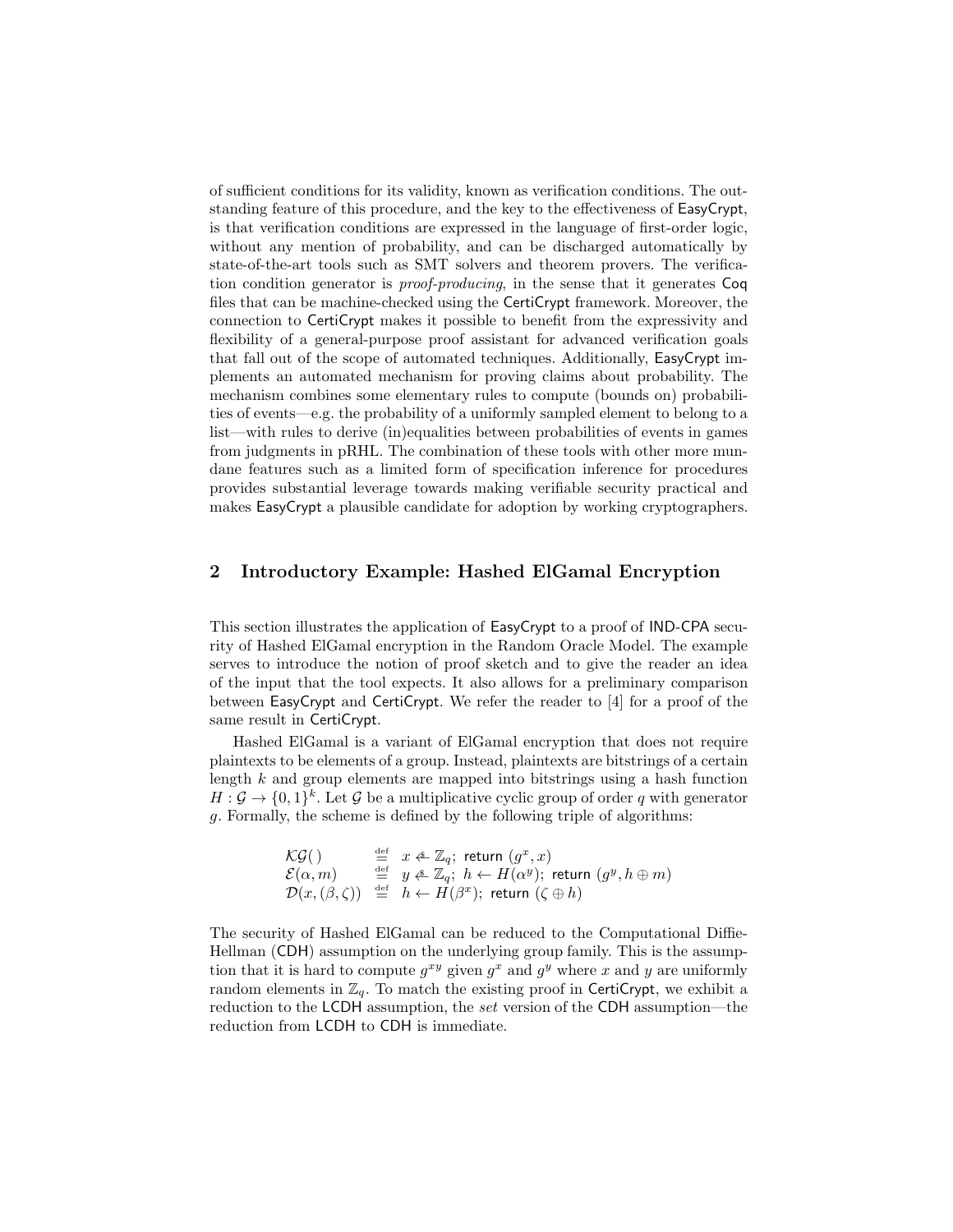Figure 1 shows the sequence of games used to justify the security reduction. This is an essential part of the proof sketch that is input to  $\textsf{EasyCrypt}$ , and which is composed of five ingredients:<sup>3</sup>

- 1. Type, constant and operator declarations, which introduce the objects manipulated by the scheme. In this case, they include a type for elements of the cyclic group  $\mathcal{G}$ , constants representing the length of messages k, the order of the group q and a generator q, and operators denoting the group law and exponentiation, and exclusive or on bitstrings;
- 2. Axioms, which capture mathematical properties of these objects, and are used by automated tools to check the validity of the proof sketch. We use axioms to state properties of the group law and exponentiation, and the exclusive or operator;
- 3. Game definitions, where adversaries are specified as abstract procedures with access to oracles. In all games in the figure the hash function  $H$  is modeled as a random oracle and the adversary is represented as two procedures  $A_1$  and  $A<sub>2</sub>$  that share state. The procedures representing the adversary are given access to a wrapper  $H_A$  for the hash oracle that just stores queries in a list  $L_A$  before forwarding them to  $H$ :

 $H(x) \quad \stackrel{\text{def}}{=} \quad \text{if} \; x \notin \textsf{dom}(\bm{L}) \; \text{then} \; h \triangleq \{0,1\}^k; \bm{L}[x] \leftarrow h \; \textsf{end} \; \text{if} \; \textsf{return} \; \bm{L}[x]$  $H_{\mathcal{A}}(x) \stackrel{\text{\tiny def}}{=} \mathbf{L}_{\mathcal{A}} \leftarrow x :: \mathbf{L}_{\mathcal{A}}; \; m \leftarrow H(x); \; \textsf{return} \; m$ 

- 4. Judgments in pRHL. The general form of judgments is  $\models G_1 \sim G_2 : \Psi \Rightarrow \Phi$ , where  $G_1$  and  $G_2$  are games, and the pre-condition  $\Psi$  and the post-condition  $\Phi$  are relations on program memories (memories map program variables to values). Pre- and post-conditions are first-order formulae built from relational expressions, in which language expressions are tagged with  $\langle 1 \rangle$  or  $\langle 2 \rangle$ to denote their interpretation in the first or second game. We often consider equivalence of memories on a set of variables X; we use  $=_X$  as a shorthand for the formula  $\forall x \in X$ .  $x\langle 1 \rangle = x\langle 2 \rangle$ ;
- 5. Claims about probability, built from probability quantities (the probability of an event in a game), arithmetic operators, and mathematical relations  $(e.g. =, <, \leq)$ . The final statement that expresses the overall security guarantee brought by the proof sketch is usually a claim that upper bounds the probability of adversary success in an initial attack game in terms of the probabilities of one or more adversaries breaking security assumptions.

We briefly comment on the sequence of games in Figure 1. The first and last games encode the IND-CPA and LCDH experiments, respectively. We obtain G<sup>1</sup> by inlining the key generation and encryption procedures in the initial game and rearranging instructions so that random choices are made upfront. We prove that games IND-CPA and G<sup>1</sup> yield identical distributions on the result of the game (denoted by the keyword res). We deduce from this that the probability of the event  $b = b'$  is the same in both games.

<sup>&</sup>lt;sup>3</sup> The first two are omitted from the figure. We include an extract of the actual input file for reference in Appendix A.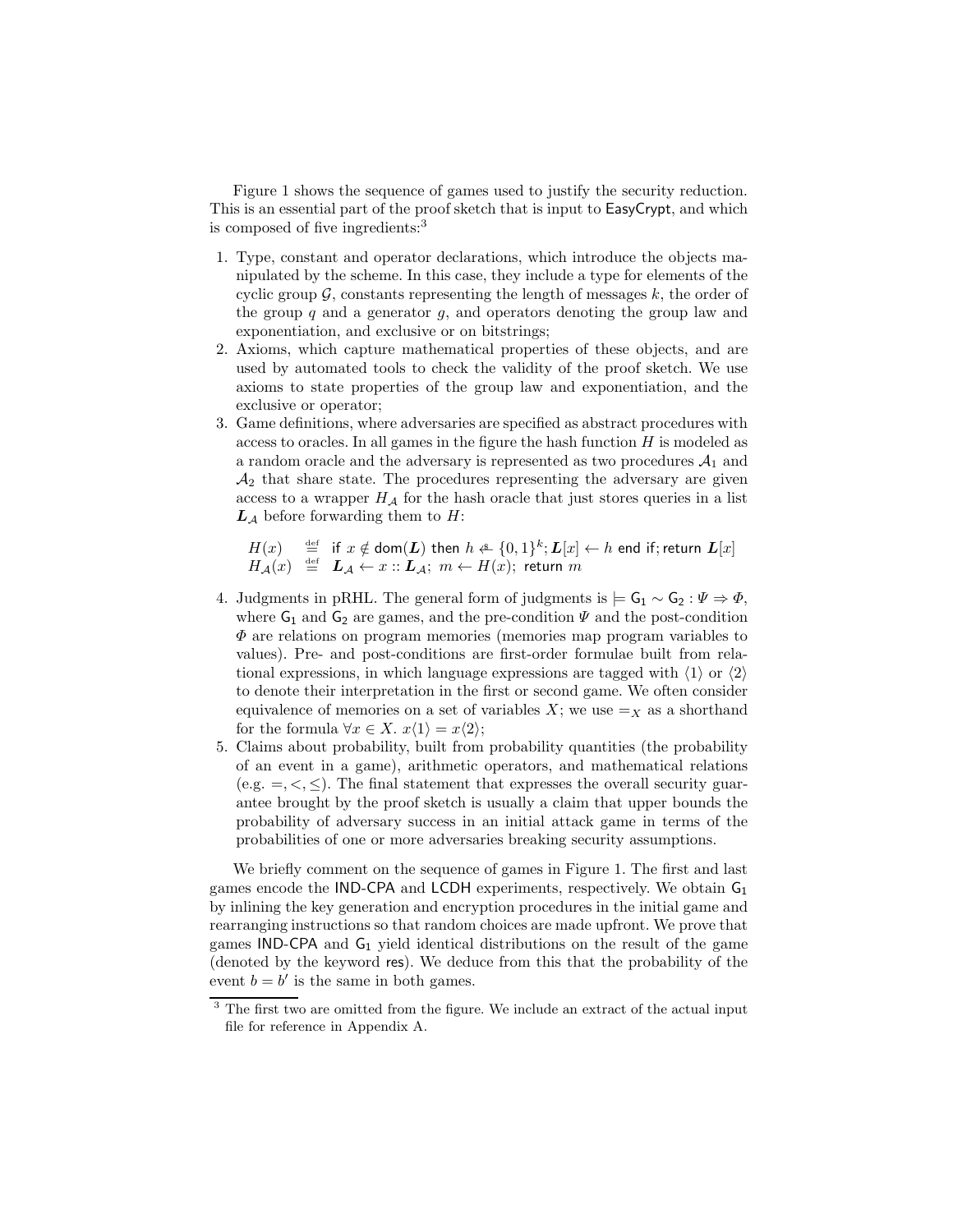Game IND-CPA : Game  $G_1$  :  $x \triangleq \mathbb{Z}_q$ ;  $\alpha \leftarrow g^x$ ;  $(\alpha, x) \leftarrow \mathcal{KG}$ ();  $y \triangleq \mathbb{Z}_q$ ;  $\hat{y} \leftarrow \alpha^y$ ;  $(m_0, m_1) \leftarrow \mathcal{A}_1(\alpha);$  $(m_0, m_1) \leftarrow \mathcal{A}_1(\alpha);$  $b \triangleq \{0, 1\};$  $(\beta, \gamma) \leftarrow \mathcal{E}(\alpha, m_b);$  $b \triangleq \{0, 1\};$  $b' \leftarrow \mathcal{A}_2(\beta, \gamma);$  $h \leftarrow H(\hat{u});$ return  $(b = b')$  $b' \leftarrow \mathcal{A}_2(g^y, h \oplus m_b);$ return  $(b = b')$  $\models$  IND-CPA  $\sim$  G<sub>1</sub> : true  $\Rightarrow$   $=$ <sub>{res}</sub>  $Pr [IND-CPA : b = b'] = Pr [G_1 : b = b']$  $\int$ Game  $\mathsf{G}_1$  : Game G<sub>2</sub>:  $x \triangleq \mathbb{Z}_q$ ;  $\alpha \leftarrow g^x$ ;  $x \triangleq \mathbb{Z}_q$ ;  $\alpha \leftarrow g^x$ ;  $y \triangleq \mathbb{Z}_q$ ;  $\hat{y} \leftarrow \alpha^y$ ;  $y \triangleq \mathbb{Z}_q$ ;  $\hat{y} \leftarrow \alpha^y$ ;  $\mu$  $(m_0, m_1) \leftarrow \mathcal{A}_1(\alpha);$  $(m_0, m_1) \leftarrow \mathcal{A}_1(\alpha);$  $b \triangleq \{0, 1\};$  $b \triangleq \{0, 1\};$  $h \leftarrow H(\hat{y});$  $h \triangleq \{0,1\}^k;$  $b' \leftarrow \mathcal{A}_2(g^y, h \oplus m_b);$  $b' \leftarrow \mathcal{A}_2(g^y, h \oplus m_b);$ return  $(b = b')$ return  $(b = b')$  $\models \mathsf{G}_1 \sim \mathsf{G}_2: \mathsf{true} \Rightarrow (\hat{y} \in \bm{L}_\mathcal{A})\langle 1 \rangle \leftrightarrow (\hat{y} \in \bm{L}_\mathcal{A})\langle 2 \rangle \wedge \big((\hat{y} \notin \bm{L}_\mathcal{A})\langle 1 \rangle \rightarrow =_{\{\mathsf{res}\}}\big)$  $|\Pr[\mathsf{G}_1 : b = b'] - \Pr[\mathsf{G}_2 : b = b']| \leq \Pr[\mathsf{G}_2 : \hat{y} \in \mathcal{L}_\mathcal{A}]$ Game G<sub>2</sub>:  $Game G_3$ :  $x \triangleq \mathbb{Z}_q$ ;  $\alpha \leftarrow g^x$ ;  $x \triangleq \mathbb{Z}_q$ ;  $\alpha \leftarrow g^x$ ;  $y \triangleq \mathbb{Z}_q$ ;  $\hat{y} \leftarrow \alpha^y$ ;  $y \triangleq \mathbb{Z}_q$ ;  $\hat{y} \leftarrow \alpha^y$ ;  $(m_0, m_1) \leftarrow \mathcal{A}_1(\alpha);$  $(m_0, m_1) \leftarrow A_1(\alpha);$  $\gamma \triangleq \{0,1\}^k;$  $b \triangleq \{0, 1\};$  $h \triangleq \{0, 1\}^k;$  $b' \leftarrow \mathcal{A}_2(g^y, \gamma);$  $b' \leftarrow \mathcal{A}_2(g^y, h \oplus m_b);$  $b \triangleq \{0, 1\};$ return  $(b = b')$ return  $(b = b')$  $\models \mathsf{G_2}\sim \mathsf{G_3}: \mathsf{true} \Rightarrow \, =_{\{\mathsf{res}, \hat{y}, \boldsymbol{L}_\mathcal{A}\}}$  $\Pr\left[\mathsf{G_2} : b = b'\right] = \Pr\left[\mathsf{G_3} : b = b'\right]$  $\Pr\left[\mathsf{G}_2 : \hat{y} \in \mathcal{L}_{\mathcal{A}}\right] = \Pr\left[\mathsf{G}_3 : \hat{y} \in \mathcal{L}_{\mathcal{A}}\right]$  $\int$ Game  $G_3$ : Game LCDH :  $x \triangleq \mathbb{Z}_q$ ;  $\alpha \leftarrow g^x$ ;  $x \triangleq \mathbb{Z}_q$ ;  $y \triangleq \mathbb{Z}_q$ ;  $y \triangleq \mathbb{Z}_q$ ;  $\hat{y} \leftarrow \alpha^y$ ;  $L \leftarrow B(g^x, g^y);$  $(m_0, m_1) \leftarrow \mathcal{A}_1(\alpha);$ return  $(g^{xy} \in L)$  $\gamma \triangleq \{0,1\}^k;$ Adversary  $\mathcal{B}(\alpha,\beta)$ :  $b' \leftarrow \mathcal{A}_2(g^y, \gamma);$  $(m_0, m_1) \leftarrow \mathcal{A}_1(\alpha);$  $b \triangleq \{0, 1\};$  $\gamma \triangleq \{0,1\}^k;$ return  $(b = b')$  $b' \leftarrow \mathcal{A}_2(\beta, \gamma);$ return  $L_A$  $\models$   $\mathsf{G}_3 \sim \mathsf{LCDH}$  : true  $\Rightarrow (\hat{y} \in \bm{L}_\mathcal{A})\langle 1 \rangle \leftrightarrow \mathsf{res}\langle 2 \rangle$  $Pr[G_3 : \hat{y} \in L_{\mathcal{A}}] = Pr[LCDH : g^{xy} \in L]$ 

 $\left|\Pr\left[\mathsf{IND}\text{-}\mathsf{CPA}:b=b'\right]-\frac{1}{2}\right|\leq\Pr\left[\mathsf{LCDH}:g^{xy}\in L\right]$ 

Fig. 1. Proof sketch of Hashed ElGamal security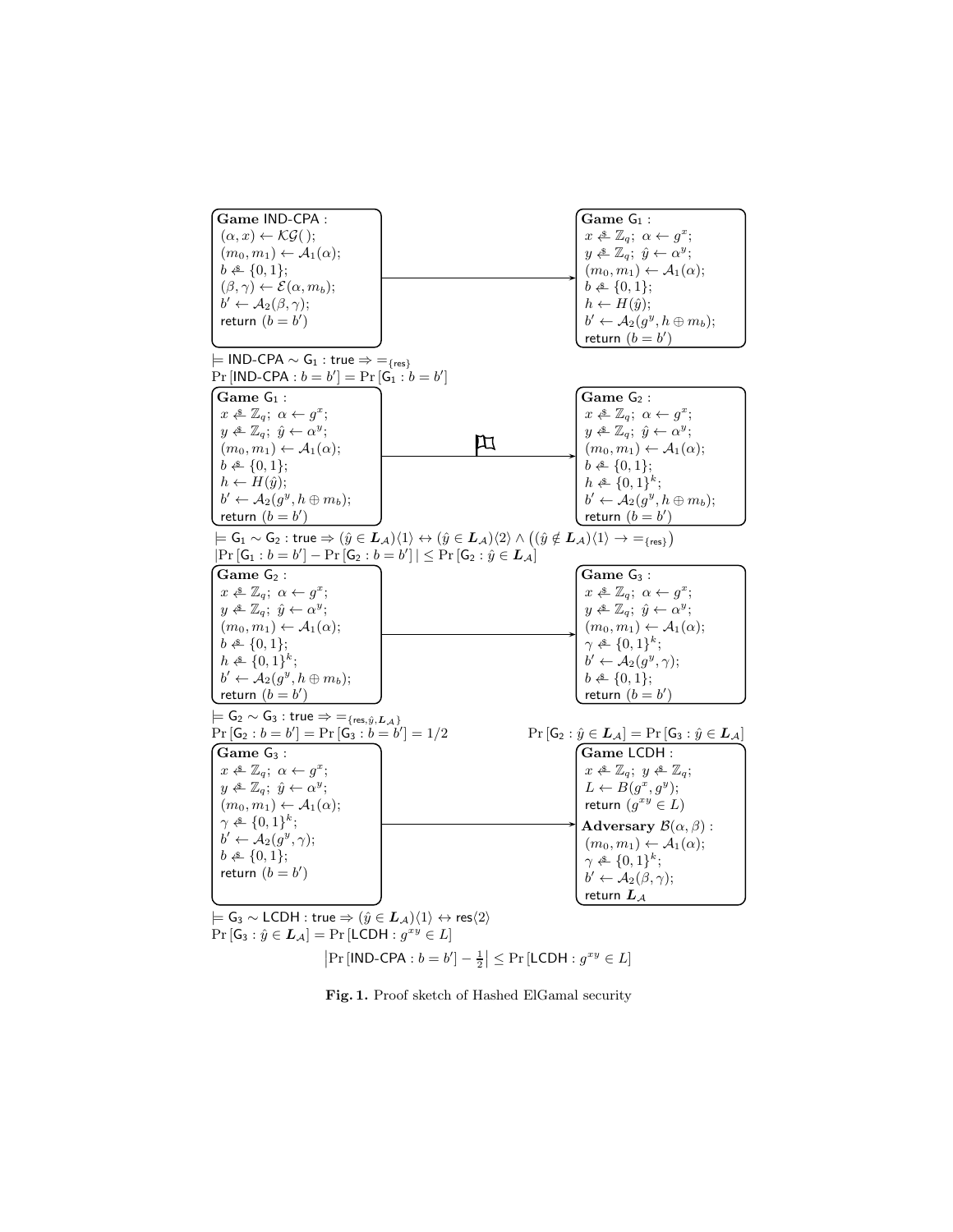In game  $G_2$  we substitute the value  $H(\hat{y})$  used to compute the challenge ciphertext by a uniformly chosen value. This only makes a difference if  $A_1$  queries  $\hat{y}$  to H, and this happens with the same probability in either game. Thus, the difference in the probability of any event in these games is bounded by the probability of  $\hat{y} \in L_A$  in  $G_2$ . This can be seen as a semantic variant of the Fundamental Lemma of Game-Playing; the logic allows to dispense with the code instrumentation needed to apply the syntactic counterpart of the lemma.

The transition from  $G_2$  to  $G_3$  uses a code transformation known as *optimistic* sampling: instead of sampling h and defining a value  $\gamma$  as  $h \oplus m_b$ , we sample  $\gamma$ and define  $h = \gamma \oplus m_b$ ; we then remove the definition of h as dead code. This transformation is proven admissible within the logic and removes the dependency of the adversary's output from the challenge bit b.

The final transition performs the reduction to LCDH by exhibiting an adversary  $\beta$  that uses  $\mathcal A$  as a sub-procedure and for which the semantics of games LCDH and  $G_3$  coincide. Finally, from the preceding claims, the advantage of  $A$ can be bounded by the probability of  $\beta$  in solving LCDH. The resulting proof sketch is about 250 lines long, about 5 times shorter than the proof in CertiCrypt reported in [4]—and arguably much simpler and close to a pen-and-paper proof.

# 3 An Overview of EasyCrypt

Programming Language Games are modeled as programs in a typed, probabilistic, procedural, imperative language. Types include Booleans, integers, bitstrings, pairs, lists, maps, and user-defined types. Expressions are built from variables and operators in the usual way; for instance, Boolean-valued operators include the usual connectives, equality, list membership, arithmetic comparisons. The commands of the language are defined by the following grammar:

| $\mathcal{I} ::= \mathcal{V} \leftarrow \mathcal{E}$                    | assignment      |
|-------------------------------------------------------------------------|-----------------|
| $V \triangleq \mathcal{D}\mathcal{E}$                                   | random sampling |
| if ${\cal E}$ then ${\cal C}$ else ${\cal C}$                           | conditional     |
| $ \mathcal{V} \leftarrow \mathcal{P}(\mathcal{E}, \ldots, \mathcal{E})$ | procedure call  |
| $\mathcal{C} ::=$ skip                                                  | nop             |
| $\perp$ $\mathcal{I}$ ; $\mathcal{C}$                                   | sequence        |

where V is a set of variables,  $P$  is a set of procedures, and  $D\mathcal{E}$  is a set of distribution expressions. For the purpose of this article, distribution expressions are restricted to uniform distributions over specific domains, for instance integers in  $\mathbb{Z}_q$  or (non-neutral) elements of some group  $\mathcal{G}$ . Adversaries are modeled as abstract procedures with an interface that specifies the oracles they may query.

Games can be given a semantics as memory distribution transformers, in the style of [6]. Formally, memories are well-typed mappings from variables to values, and the semantics of a game  $\mathsf G$  is a function, denoted  $\llbracket \mathsf G \rrbracket$ , that returns for an initial memory  $m$  the (sub-)distribution on final memories resulting from executing G in m. Given an initial memory m and an event A (a Boolean expression), we let  $Pr[G, m : A]$  denote the probability of A w.r.t. the distribution  $\llbracket \mathsf{G} \rrbracket$  m; we simply write Pr  $\llbracket \mathsf{G} : A \rrbracket$  when the initial memory is not relevant.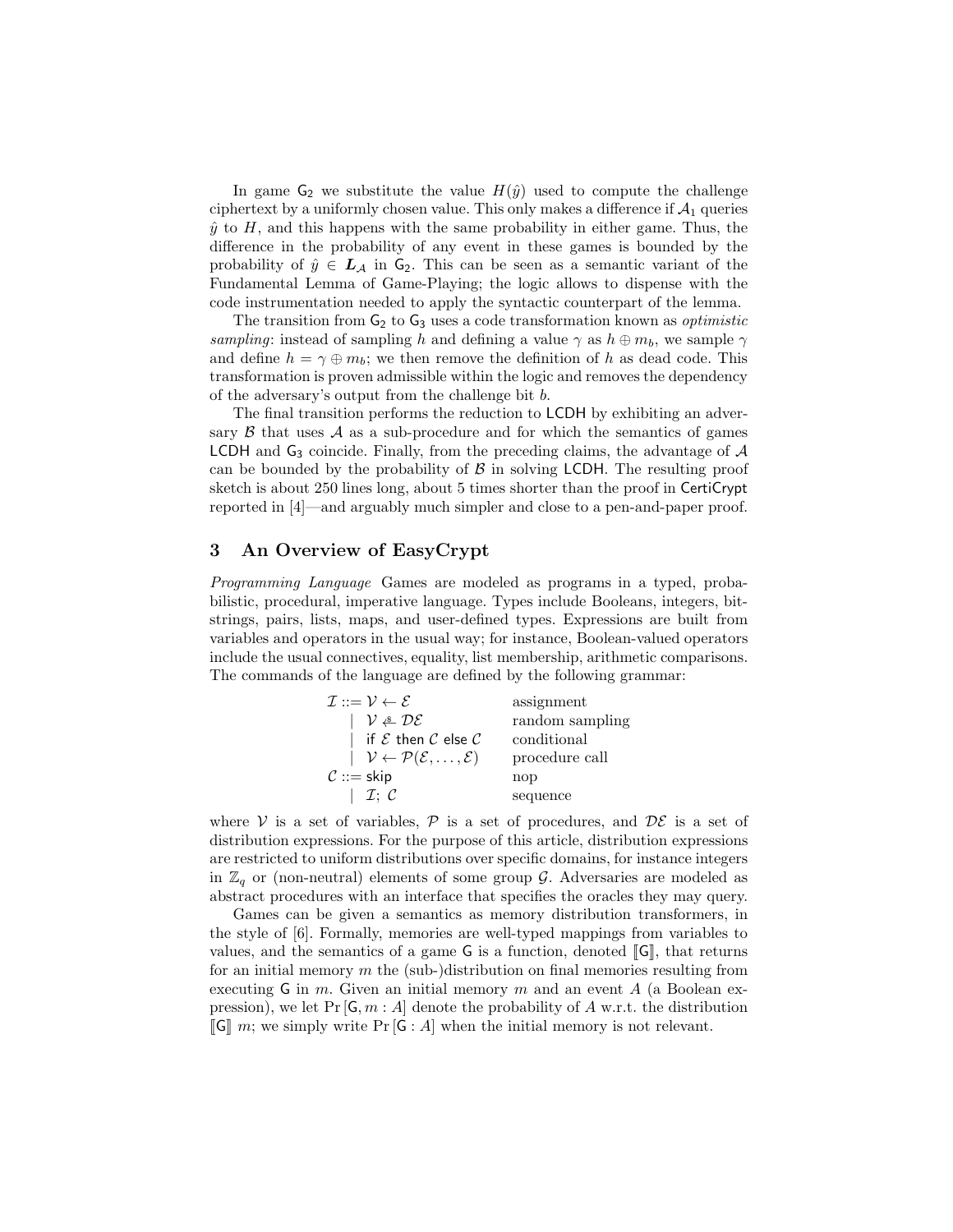Relational Judgments Pre- and post-conditions in pRHL judgments are firstorder formulae built from relational expressions. Relational expressions are arbitrary Boolean expressions over logical variables and program variables tagged with  $\langle 1 \rangle$ ,  $\langle 2 \rangle$ ; the only restriction is that logical variables may only appear quantified. By abuse of notation, we write  $e\langle i \rangle$  for the expression e in which all variables have been tagged with  $\langle i \rangle$ . Let b stand for an arbitrary Boolean expression over tagged and logical variables, then logical formulae are defined by the following grammar:

$$
\Psi, \Phi ::= b \mid \neg \Phi \mid \Psi \land \Phi \mid \Psi \lor \Phi \mid \Psi \to \Phi \mid \Psi \leftrightarrow \Phi \mid (\Phi) \mid \forall x. \Phi \mid \exists x. \Phi
$$

A logical formula is interpreted as a relation on program memories. For example, the formula  $x\langle 1 \rangle + y\langle 2 \rangle \leq z\langle 1 \rangle$  is interpreted as the relation

$$
R = \{(m_1, m_2) \mid m_1(x) + m_2(y) \le m_1(z)\}\
$$

A pRHL judgment  $\models G_1 \sim G_2 : \Psi \Rightarrow \Phi$  is valid iff for any pair of initial memories  $m_1, m_2$  satisfying the pre-condition  $\Psi$ , the distributions  $[\![G_1]\!]$   $m_1$  and  $[\![G_2]\!]$   $m_2$ satisfy the lifting of post-condition  $\Phi$ , ( $\llbracket \mathsf{G}_1 \rrbracket m_1$ )  $\mathcal{L}(\Phi)$  ( $\llbracket \mathsf{G}_2 \rrbracket m_2$ ). The lifting of a relation to a distribution is defined as a max-cut min-flow problem, in the style of [18]. Formally, let  $\mu_1$  be a probability distribution on a set A and  $\mu_2$  a probability distribution on a set B. We define the lifting  $\mu_1 \mathcal{L}(R) \mu_2$  of a relation  $R \subseteq A \times B$  to  $\mu_1$  and  $\mu_2$  as follows:<sup>4</sup>

$$
\exists \mu : \mathcal{D}(A \times B). \ \pi_1(\mu) = \mu_1 \wedge \pi_2(\mu) = \mu_2 \wedge \forall (a, b) : A \times B. \ \mu(a, b) > 0 \implies a \ R \ b
$$

where the projections  $\pi_1(\mu)$  and  $\pi_2(\mu)$  of  $\mu$  are defined as

$$
\pi_1(\mu)(a) \stackrel{\text{def}}{=} \sum_{b \in B} \mu(a, b) \qquad \pi_2(\mu)(b) \stackrel{\text{def}}{=} \sum_{a \in A} \mu(a, b)
$$

Claims about probability can be derived from valid relational judgments by means of the following rules:

$$
\begin{array}{ll}\nm_1 \Psi \ m_2 &= \mathsf{G}_1 \sim \mathsf{G}_2 : \Psi \Rightarrow \Phi \qquad \Phi \to (A \langle 1 \rangle \leftrightarrow B \langle 2 \rangle) \\
&\text{Pr} \left[ \mathsf{G}_1, m_1 : A \right] = \Pr \left[ \mathsf{G}_2, m_2 : B \right] \\
&\frac{m_1 \Psi \ m_2}{\Pr \left[ \mathsf{G}_1, m_1 : A \right] \leq \Pr \left[ \mathsf{G}_2, m_2 : B \right]} \\
&\text{Pr} \left[ \mathsf{G}_1, m_1 : A \right] \leq \Pr \left[ \mathsf{G}_2, m_2 : B \right] \\
&\text{Pr} \left[ \mathsf{G}_1, m_1 : A \right] \leq \Pr \left[ \mathsf{G}_2, m_2 : B \right]\n\end{array}
$$

Automated Proofs of Relational Judgments Most practical verification tools adopt a similar methodology: a weakest precondition (wp) calculus is used to compute from a program and its specification a set of sufficient conditions, known as verification conditions, and these conditions are discharged by automated

<sup>4</sup> For the clarity of presentation, we assume that A and B are discrete and cast our definitions using the usual representation of distributions. However, the tool builds on a monadic representation of distributions, as in [6].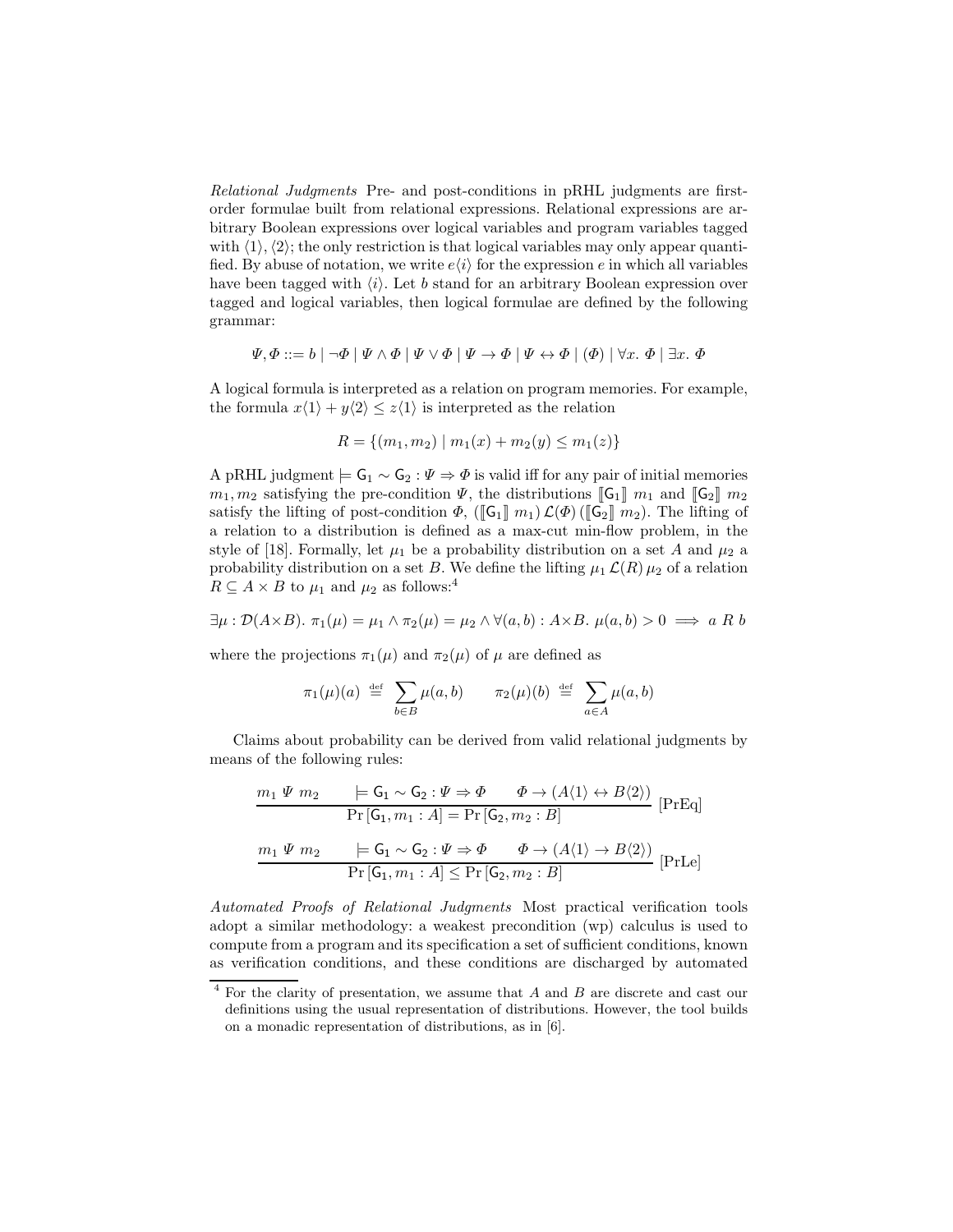tools. Extending the methodology to the logic pRHL is a significant challenge, for two reasons: first, generating verification conditions for a relational program logic is an open topic of research, and second, there is no prior application of the methodology to procedural nor probabilistic programs.

There are at least two natural strategies for defining a wp calculus in a relational setting. The calculus can either operate on both games in lockstep, or else it can operate on each game separately, in the style of self-composition [2]. Both strategies are incomplete: the lockstep wp calculus fails on programs that are not structurally equivalent, whereas self-composition fails to handle random assignments and adversary calls. In order to circumvent these limitations, EasyCrypt implements an alternative approach that mixes both strategies:

- 1. Calls to non-adversary procedures are eliminated from the games by successive inlining their definitions. In the absence of recursion, the transformation terminates successfully and only adversary calls remain;
- 2. Random assignments are moved upfront. The resulting code consists of a sequence of random assignments followed by deterministic code, possibly with adversary calls;
- 3. A relational weakest precondition calculus is applied to the deterministic fragment of the game, using relational specifications to deal with adversary calls. Each adversary specification induces a proof obligation, expressed as a pRHL judgment, on the oracles in its interface. Self-composition is applied to verify the code of oracles with respect to these pRHL judgments. This results in a judgment of the form

$$
\models x_1 \stackrel{\ast}{\leftarrow} T_1; \dots x_l \stackrel{\ast}{\leftarrow} T_l \sim y_1 \stackrel{\ast}{\leftarrow} U_1; \dots y_n \stackrel{\ast}{\leftarrow} U_n : \Psi \Rightarrow \Phi
$$

4. A mapping  $f: T_1 \times \cdots \times T_l \to U_1 \times \cdots \times U_n$  is selected, and used to generate the verification condition  $\Phi \Rightarrow_f \Psi$ , defined as<sup>5</sup>

$$
\forall m_1 \; m_2 \; t_1 \ldots t_l \; . \; m_1 \; \Psi \; m_2 \implies m_1 \left\{ \vec{t}/\vec{x} \right\} \; \Phi \; m_2 \left\{ f(t_1, \ldots, t_l)/\vec{y} \right\}
$$

Under specific conditions on f, see [23], the validity of  $\Phi \Rightarrow f \Psi$  entails the validity of the corresponding pRHL judgment. In practice, it is generally sufficient to require that f is a 1-1 mapping, and taking f as the identity function works most of the time. However, in some cases other mappings must be used. For example, to prove the equivalence between games  $G_2$  and  $G_3$  in the proof of Hashed ElGamal described in the previous section, it is necessary to prove a judgment like the following:

$$
\models h \triangleq \{0,1\}^k; \ \gamma \leftarrow h \oplus m_b \sim \gamma \triangleq \{0,1\}^k; \ h \leftarrow \gamma \oplus m_b :=_{\{m_b\}} \Rightarrow =_{\{h,\gamma\}}
$$

The wp will stop after computing the weakest precondition for the deterministic fragment of the two programs, yielding

$$
\models h \triangleleft \{0,1\}^k \sim \gamma \triangleleft \{0,1\}^k := \{m_b\} \Rightarrow (h\langle 1 \rangle = \gamma\langle 2 \rangle \oplus m_b\langle 2 \rangle)
$$

<sup>&</sup>lt;sup>5</sup> The memory  $m_1 \{\vec{t}/\vec{x}\}$  maps  $x_i$  to  $t_i$  for  $i = 1 \dots l$  and y to  $m_1(z)$  for  $z \notin \{x_1 \dots x_l\}$ . Likewise,  $m_2 \{f(t_1, \ldots, t_l)/\vec{y}\}\$ is the memory that maps  $y_i$  to  $\pi_i(f(t_1, \ldots, t_l))$  for  $i = 1 ... n$  and z to  $m_2(z)$  for  $z \notin \{y_1 ... y_n\}.$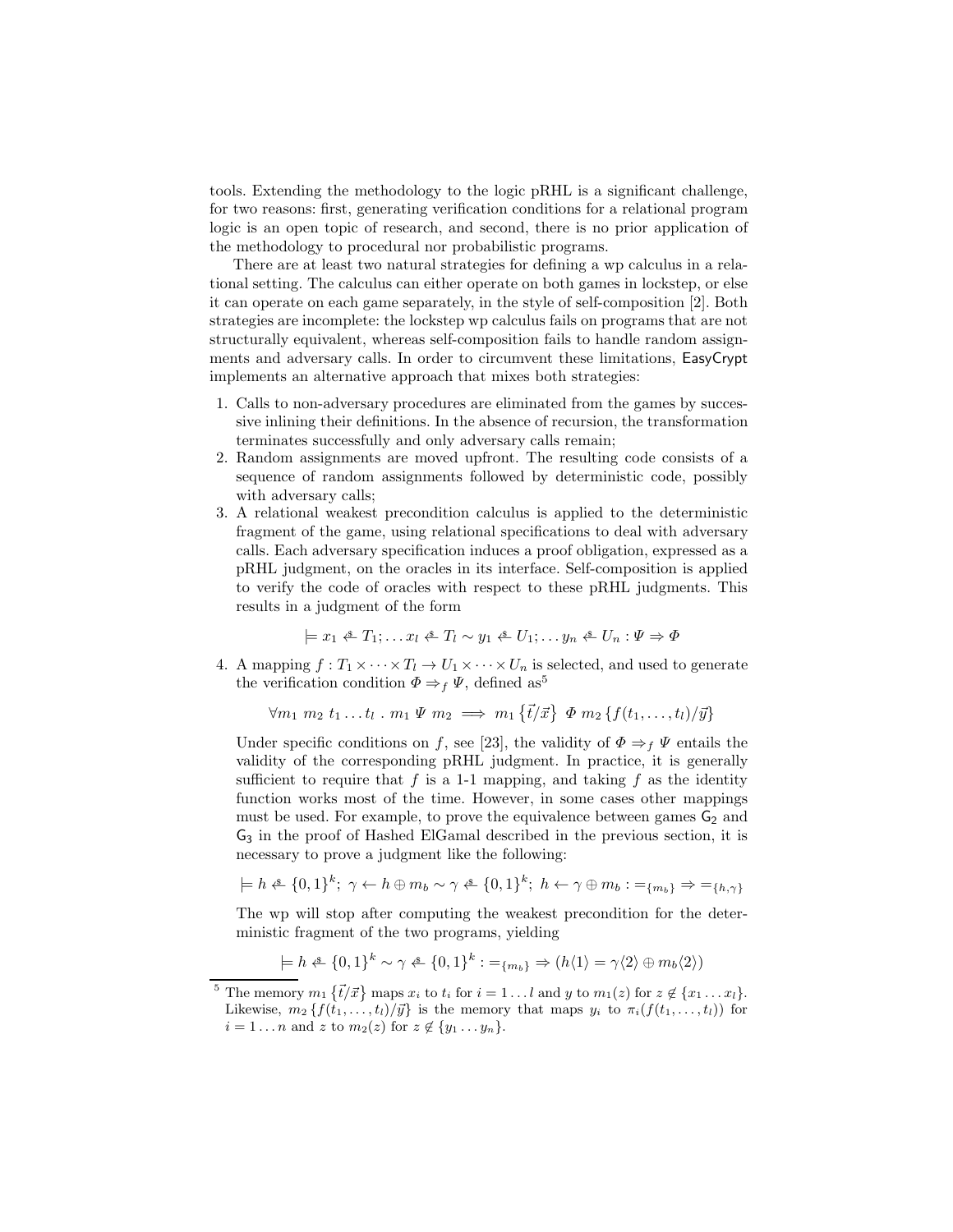This equivalence is proved in EasyCrypt by providing the bijective function  $f(x) = x \oplus m_b$  as a witness. The fact that f is bijective is established automatically since  $f$  is idempotent. In the general case this is proved by providing also the inverse mapping.

5. Since  $\Phi \Rightarrow_f \Psi$  is a first-order formula, its validity can be established by off-the-shelf tools. In order to target multiple tools, EasyCrypt generates its verification conditions in the intermediate format of the Why tool [16]. We then use the Simplify prover [15] and the alt-ergo SMT solver [13] to discharge the conditions (although many others provers are supported, including interactive theorem provers such as Coq).

Verification condition generation is incomplete (in the logical sense), and would fail on pRHL judgments where games perform calls to adversaries in a different order. Pleasingly, the strategy is extremely effective in practice—so that we have found no need to implement alternatives for dealing with programs not handled by our approach.

A Mechanized Probabilistic Relational Hoare Logic EasyCrypt implements a simple tactic language to prove the validity of judgments using rules of the logic and program transformations. The tactics allow the application of two-sided rules, which require that the two commands of a judgment have the same shape, and one-sided rules, which operate on only one of the games in a judgment. All language constructs admit both one-sided and two-sided rules, except for random assignments and adversary calls, for which only two-sided rules exist.

The lack of one-sided rules for random assignments and adversary calls limits the applicability of the logic: e.g., it cannot relate the programs  $x \triangleq X; y \leftarrow A(z)$ and  $y \leftarrow \mathcal{A}(z); x \triangleleft X$ , because instructions are executed in a different order. To mitigate this limitation, EasyCrypt implements program transformations for code motion, allowing to swap instructions that are independent. Moreover, Easy-Crypt implements tactics for inlining procedure calls and eagerly/lazily sample random values. Basic tactics can be combined using tacticals to increase automation. The tactic language provides the necessary infrastructure for making most components of EasyCrypt proof-producing, as discussed below.

Reasoning about Failure Events Game-based proofs often include steps in which it is argued that two games  $G_1$  and  $G_2$  behave identically unless a designated failure event  $F$  occurs. Such transitions are justified using the so-called Fundamental Lemma [8, 20], which allows to bound the difference between the probability of an event A in game  $G_1$  and a possibly different event B in game  $G_2$  by the probability of F in either game. Although a syntactical characterization of this lemma is often used, in which the failure event is represented by a Boolean flag in the code of the games, we state a more general version of the lemma using relational logic.

**Lemma 1 (Fundamental Lemma).** Let  $G_1$ ,  $G_2$  be two games and  $A, B$ , and F be events such that

$$
\models \mathsf{G}_1 \sim \mathsf{G}_2 : \Psi \Rightarrow (F\langle 1 \rangle \leftrightarrow F\langle 2 \rangle) \land (\neg F\langle 1 \rangle \rightarrow (A\langle 1 \rangle \leftrightarrow B\langle 2 \rangle))
$$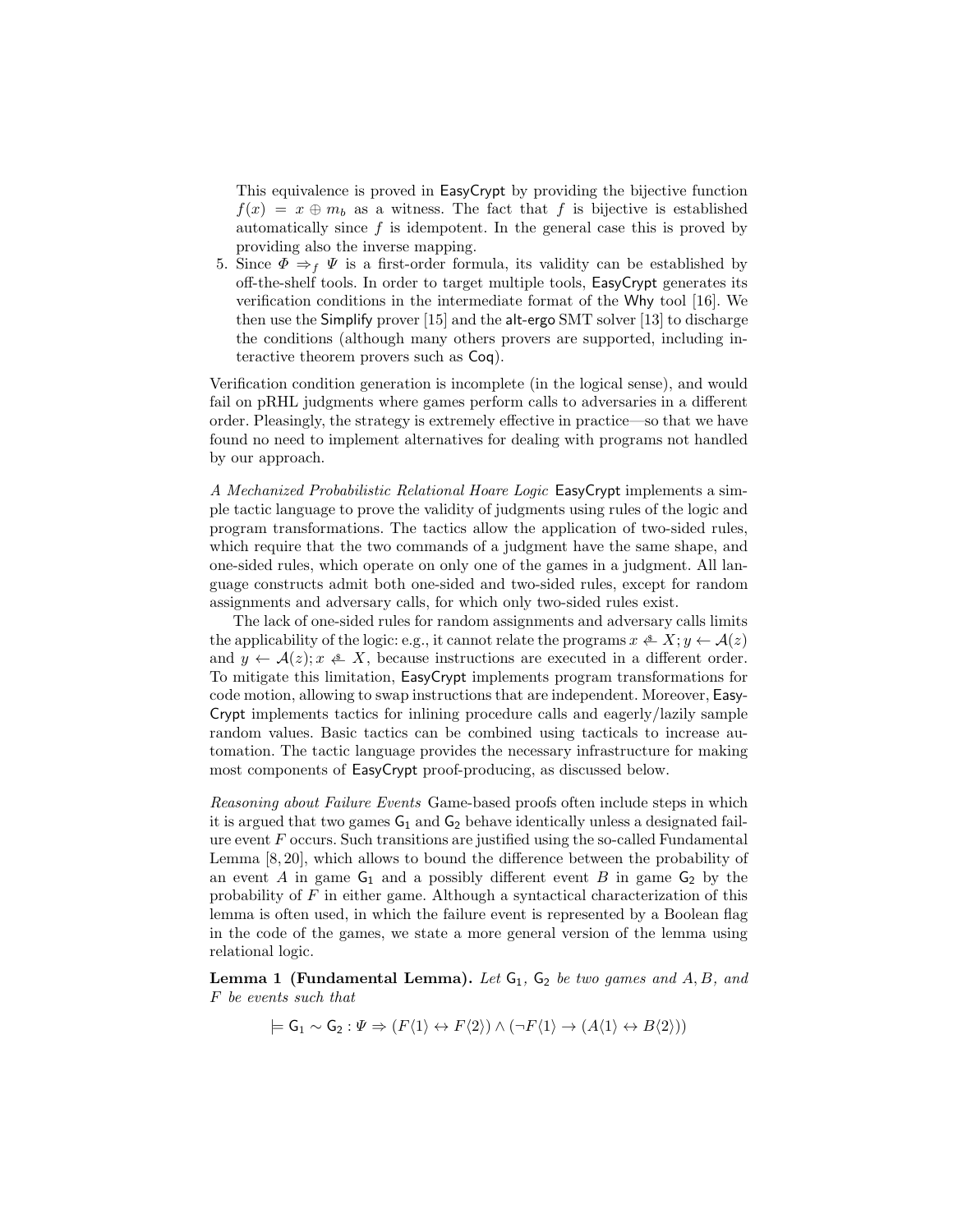Then, if  $m_1 \Psi m_2$ ,

1. 
$$
\Pr[G_1, m_1 : A \land \neg F] = \Pr[G_2, m_2 : B \land \neg F],
$$
  
2.  $\Pr[G_1, m_1 : A] - \Pr[G_2, m_2 : B] | \leq \Pr[G_1, m_1 : F] = \Pr[G_2, m_2 : F]$ 

The hypothesis of the lemma can be checked using the pRHL prover. The key to proving the validity of the judgment is finding an appropriate specification for adversaries. EasyCrypt infers for each adversary call  $x \leftarrow \mathcal{A}(\vec{e})$  a relation  $\Theta$  and checks the validity of the judgment

$$
\models \mathcal{A} \sim \mathcal{A} : (\neg F \langle 1 \rangle \land \neg F \langle 2 \rangle \land =_{\text{args}(\mathcal{A})} \land \Theta) \Rightarrow
$$

$$
(F \langle 1 \rangle \leftrightarrow F \langle 2 \rangle) \land (\neg F \langle 1 \rangle \rightarrow =_{\{\text{res}\}} \land \Theta)
$$

where  $\arg(s(\mathcal{A})$  denotes the set of formal parameters of  $\mathcal{A}$ . This in turn, requires inferring and checking similar specifications for oracles. Although these heuristically inferred specifications suffice in most cases, the user can choose to prove their own specifications for one or more oracles or adversaries when needed, leaving the tool to infer the rest.

Computing Probabilities EasyCrypt can prove claims about the probability of events in games using properties of probability (e.g. inclusion-exclusion principle), arithmetic laws, and the rules [PrEq] and [PrLe] above, which allow deriving probability claims from valid relational judgments. We also implement a simple mechanism for computing probability bounds. This mechanism can establish, for instance, that the probability that a value uniformly chosen from a set  $T$  is equal to an arbitrary expression is  $1/|T|$ , or the probability it belongs to a list of *n* values is at most  $n/|T|$ .

Generating Verifiable Evidence EasyCrypt implements a compiler that turns proof sketches into Coq files that are compatible with the CertiCrypt framework and can be verified using the type checker of Coq. The compiler serves two purposes: first, it significantly increases confidence in proof sketches by producing independently verifiable proofs, and providing means of checking the consistency of the set of axioms used in a proof sketch. Second, it opens the possibility to conduct in a general-purpose proof assistant proof steps that fall out of the scope of automated methods.

We briefly describe the workings of the compiler. The declarations, definitions of games, and axioms of a proof sketch admit an immediate translation into CertiCrypt. The recommended practice is to prove the axioms used by EasyCrypt in CertiCrypt. In most cases, the axioms already exist in CertiCrypt, or are simple consequences of proven facts. Then, using the proof-producing option of the pRHL prover, all judgments of a proof sketch are compiled into pRHL derivations in CertiCrypt. Finally, the compiler generates for each claim in a proof sketch a Coq lemma that may need to be completed manually with justifications of the probability reasoning performed by EasyCrypt.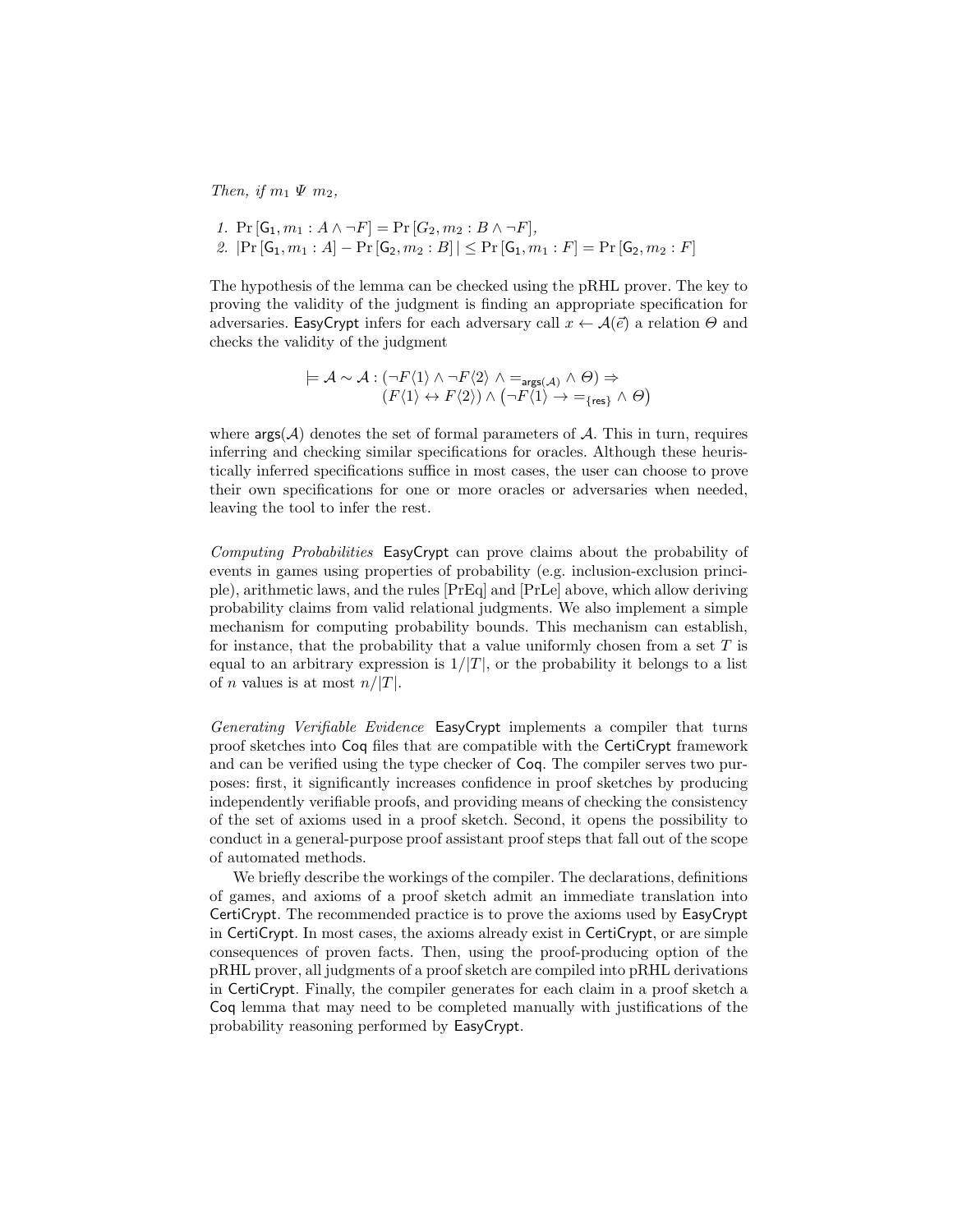# 4 Advanced Application: Cramer-Shoup Cryptosystem

The Cramer-Shoup cryptosystem is a public-key encryption scheme based on ElGamal encryption that gained fame for being the first efficient asymmetric encryption scheme to be proven secure against adaptive chosen-ciphertext attacks under standard assumptions—the length of ciphertexts is just twice the length of ElGamal ciphertexts. Given a cyclic group (family)  $G$  of order q and a keyed hash function  $\{H_k: \mathcal{G}^3 \to \mathbb{Z}_q\}_{k \in K}$  mapping triples of group elements into integers in  $\mathbb{Z}_q$ , key generation, encryption, and decryption are defined as follows:

 $\mathcal{KG}() \stackrel{\scriptscriptstyle{\mathsf{def}}}{=}$  $g, \hat{g} \triangleq \mathcal{G} \setminus \{1\};$  $x_1, x_2, y_1, y_2, z_1, z_2 \Leftrightarrow \mathbb{Z}_q$ ;  $k \Leftrightarrow K$ ;  $e \leftarrow g^{x_1} \hat{g}^{x_2};$  $f \leftarrow g^{y_1} \hat{g}^{y_2};$  $h \leftarrow g^{z_1} \hat{g}^{z_2};$  $pk \leftarrow (k, g, \hat{g}, e, f, h);$  $sk \leftarrow (k, g, \hat{g}, x_1, x_2, y_1, y_2, z_1, z_2);$ return  $(pk, sk)$  $\mathcal{E}((k, g, \hat{g}, e, f, h), m) \stackrel{\text{def}}{=}$  $u \triangleq \mathbb{Z}_q$ ;  $a \leftarrow g^u$ ;  $\hat{a} \leftarrow \hat{g}^u$ ;  $c \leftarrow h^u \cdot m$ ;  $v \leftarrow H_k(a, \hat{a}, c); d \leftarrow e^u \cdot f^{uv};$ return  $(a, \hat{a}, c, d)$  $\mathcal{D}(\!(k, g, \hat{g}, x_1, x_2, y_1, y_2, z_1, z_2), (a, \hat{a}, c, d) \!) \stackrel{\text{def}}{=}$  $v \leftarrow H_k(a, \hat{a}, c);$ if  $d = a^{x_1+vy_1} \cdot \hat{a}^{x_2+vy_2}$  then return  $c/(a^{z_1} \cdot \hat{a}^{z_2})$ else return ⊥

We prove that the Cramer-Shoup cryptosystem is secure against adaptive chosenciphertext attacks (IND-CCA secure) in the standard model assuming the DDH problem is hard in the underlying group family and the hash function  $H$  is target collision-resistant (i.e., universal one-way).

**Definition 1 (Target Collision-Resistance).** Let  $\{H_k : A \to B\}_{k \in K}$  be a keyed family of hash functions. The advantage of an adversary  $C$  against the target collision-resistance of H is defined as

$$
\mathbf{Adv}_{\mathcal{TCR}}^{\mathcal{C}} \stackrel{\text{def}}{=} \Pr[\mathcal{TCR} : H_k(x) = H_k(y) \land x \neq y]
$$

where the experiment TCR is defined by means of the following game:

**Game** TCR: 
$$
x \leftarrow C_1()
$$
;  $k \triangleleft K$ ;  $y \leftarrow C_2(k)$ 

**Definition 2 (CCA-advantage).** Let  $(KG, \mathcal{E}, \mathcal{D})$  be an asymmetric encryption scheme. The CCA-advantage of an adversary A limited to  $q_{\mathcal{D}}$  decryption queries against the adaptive chosen-ciphertext security of the scheme is defined as

$$
\mathbf{Adv}_{\mathsf{CCA}}^{\mathcal{A}}(q_{\mathcal{D}}) \stackrel{\text{\tiny def}}{=} \left| \Pr\left[\mathsf{IND}\text{-}\mathsf{CCA}:b=b'\right] - \frac{1}{2} \right|
$$

where the experiment **IND-CCA** is defined by means of the following game:

| Game <i>IND-CCA</i> :                                                                                                     | <b>Oracle</b> $\mathcal{D}_{\mathcal{A}}(\gamma)$ :                                                                                               |
|---------------------------------------------------------------------------------------------------------------------------|---------------------------------------------------------------------------------------------------------------------------------------------------|
| $(pk, sk) \leftarrow \mathcal{KG}($ :                                                                                     | $\parallel$ if $ \bm{L}_\mathcal{D}  < q_\mathcal{D} \land \neg(\bm{\gamma_\text{def}^*} \land \gamma = \bm{\gamma^*})$ then                      |
| $(m_0, m_1) \leftarrow \mathcal{A}_1(pk);$                                                                                | $\boldsymbol{L}_\mathcal{D} \leftarrow \gamma :: \boldsymbol{L}_\mathcal{D}; \ \ \text{return } \mathcal{D}(\boldsymbol{s}\boldsymbol{k},\gamma)$ |
| $b \triangleq \{0, 1\}$ :                                                                                                 |                                                                                                                                                   |
| $\boldsymbol{\gamma}^* \leftarrow \mathcal{E}(pk, m_b); \ \boldsymbol{\gamma}_{\mathsf{def}}^* \leftarrow \mathsf{true};$ | else return $\perp$                                                                                                                               |
| $b' \leftarrow \mathcal{A}_2(\boldsymbol{\gamma}^*)$ ;                                                                    |                                                                                                                                                   |
| return $(b = b')$                                                                                                         |                                                                                                                                                   |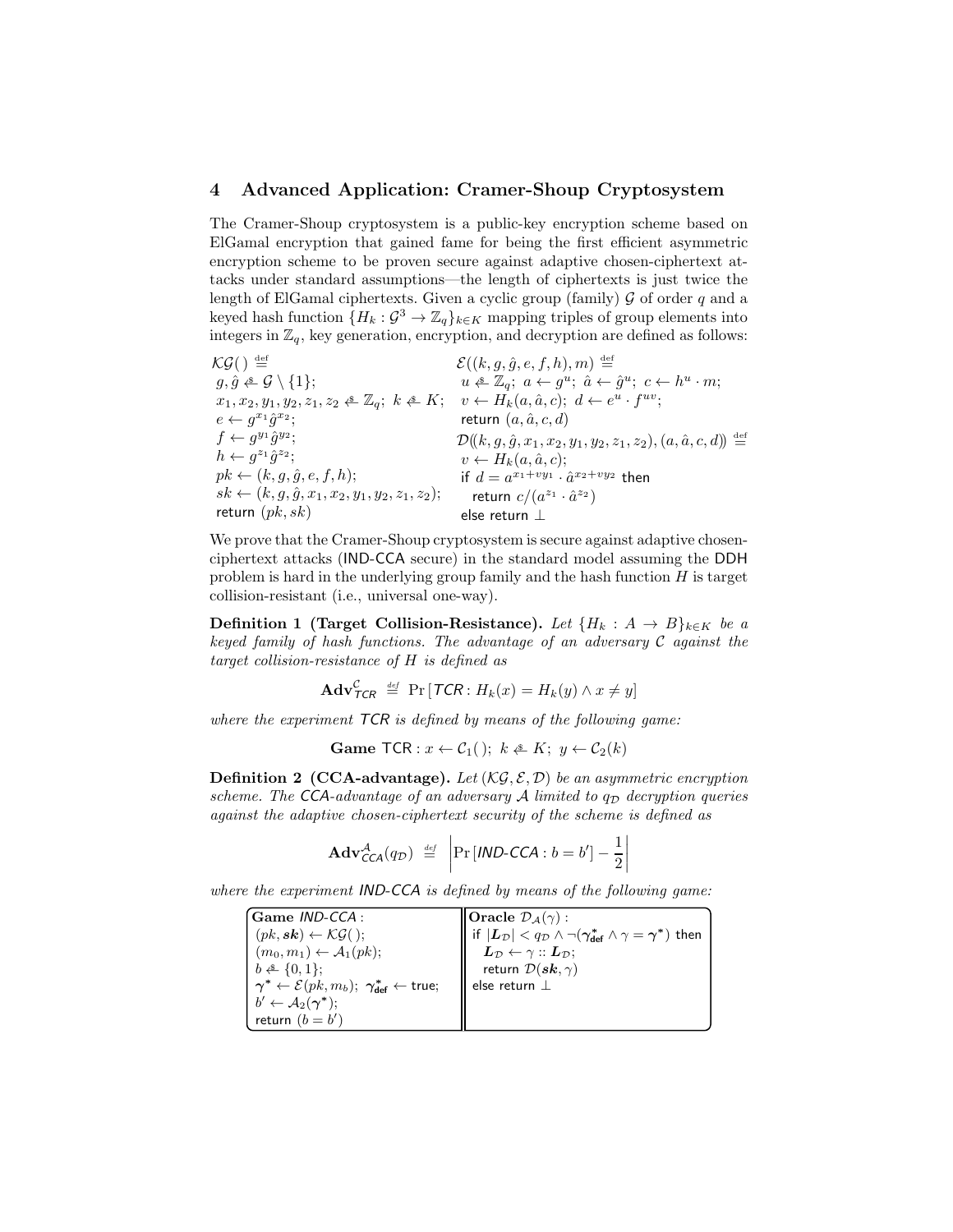**Theorem 1 (Security of Cramer-Shoup).** Let  $A$  be an adversary against the IND-CCA security of Cramer-Shoup limited to  $q_{\mathcal{D}}$  decryption queries. Then, there exists an algorithm  $\beta$  for solving the DDH problem in  $\mathcal G$  and an adversary  $\cal C$  against the target collision-resistance of the hash function  $H$  such that

$$
\mathbf{Adv}_{\mathcal{CCA}}^{\mathcal{A}}(q_{\mathcal{D}}) \leq \mathbf{Adv}_{DDH}^{\mathcal{B}} + \mathbf{Adv}_{\mathcal{TCR}}^{\mathcal{C}} + \frac{q_{\mathcal{D}}^4}{q^4} + \frac{q_{\mathcal{D}} + 2}{q}
$$

Figure 2 shows a proof sketch of the above theorem in EasyCrypt. The proof follows closely the one presented in [17]; we give only a high-level description here. Game  $G_1$  in the figure is obtained directly from the **IND-CCA** game instantiated for Cramer-Shoup by inlining the definitions of the key generation and encryption procedures, propagating assignments, and replacing expressions by equivalent ones. We observe that all verification conditions that ensure the validity of this transformation can be discharged automatically using an SMT solver. This surpasses Halevi's expectations [17], who suggested this transformation be split in three steps so that it could be handled by an automated tool.

We then build a DDH distinguisher  $\beta$  such that the output distribution on the value of  $(b = b')$  is identical in games DDH<sub>0</sub> (where  $\beta$  receives valid DDH triples) and  $G_1$ , on the one hand, and in games  $DDH_1$  (where  $B$  receives random triples) and  $G_2$ , on the other. In addition, we instrument the decryption oracle in  $G_2$  to raise a flag **bad** whenever  $\mathcal A$  queries for the decryption of a valid ciphertext with  $\log_a \hat{a} \neq \log_g \hat{g}$ . We then show using our semantic characterization of the Fundamental Lemma that the difference in the probability of  $(b = b')$  in this game and in game  $G_3$ , where  $D$  rejects such ciphertexts, is bounded by the probability of **bad** in the latter game. We also change the way  $e, f$  and h are computed in a semantics-preserving way. Up to this point, by the triangular inequality we have

$$
|\Pr[\mathsf{IND}\text{-}\mathsf{CCA}:b=b'] - \Pr[\mathsf{G}_3:b=b']| \leq \mathbf{Adv}_{\mathsf{DDH}}^{\mathcal{B}} + \Pr[\mathsf{G}_3:\mathbf{bad}]
$$

The next game in the sequence, G4, removes the dependency of the adversary's output from bit b by choosing uniformly r and setting  $c = g<sup>r</sup>$ . This requires to be able to compute  $z_2$  from  $\log_g(c) = uz + (u - u')wz_2 + \log_g(m_b)$ , which is not possible if  $u = u'$ , but this happens only with probability  $1/\tilde{q}$ . We use again the semantic formulation of the Fundamental Lemma to bound the difference in the probability of  $(b = b')$  between  $G_3$  and  $G_4$  by  $1/q$ . After straightforward information-theoretic reasoning we get

$$
|\Pr[\mathsf{IND}\text{-}\mathsf{CPA}:b=b'] - 1/2| \leq \mathbf{Adv}_{\mathsf{DDH}}^{\mathcal{B}} + 2/q + \Pr[\mathsf{G}_4:\mathbf{bad} \wedge u \neq u']
$$

We can now move most of the code of the game before the call to  $A_1$ . This in turn allows to make d random by uniformly choosing  $r' = \log_q(d)$  and defining  $x_2$  in terms of it, rather than the other way around. Since now the game computes the challenge ciphertext in advance, we can instrument  $\mathcal D$  to raise a flag  $bad_1$  when the challenge is queried during the first phase of the game. Note that at this point the challenge ciphertext is a 4-tuple of uniformly random elements,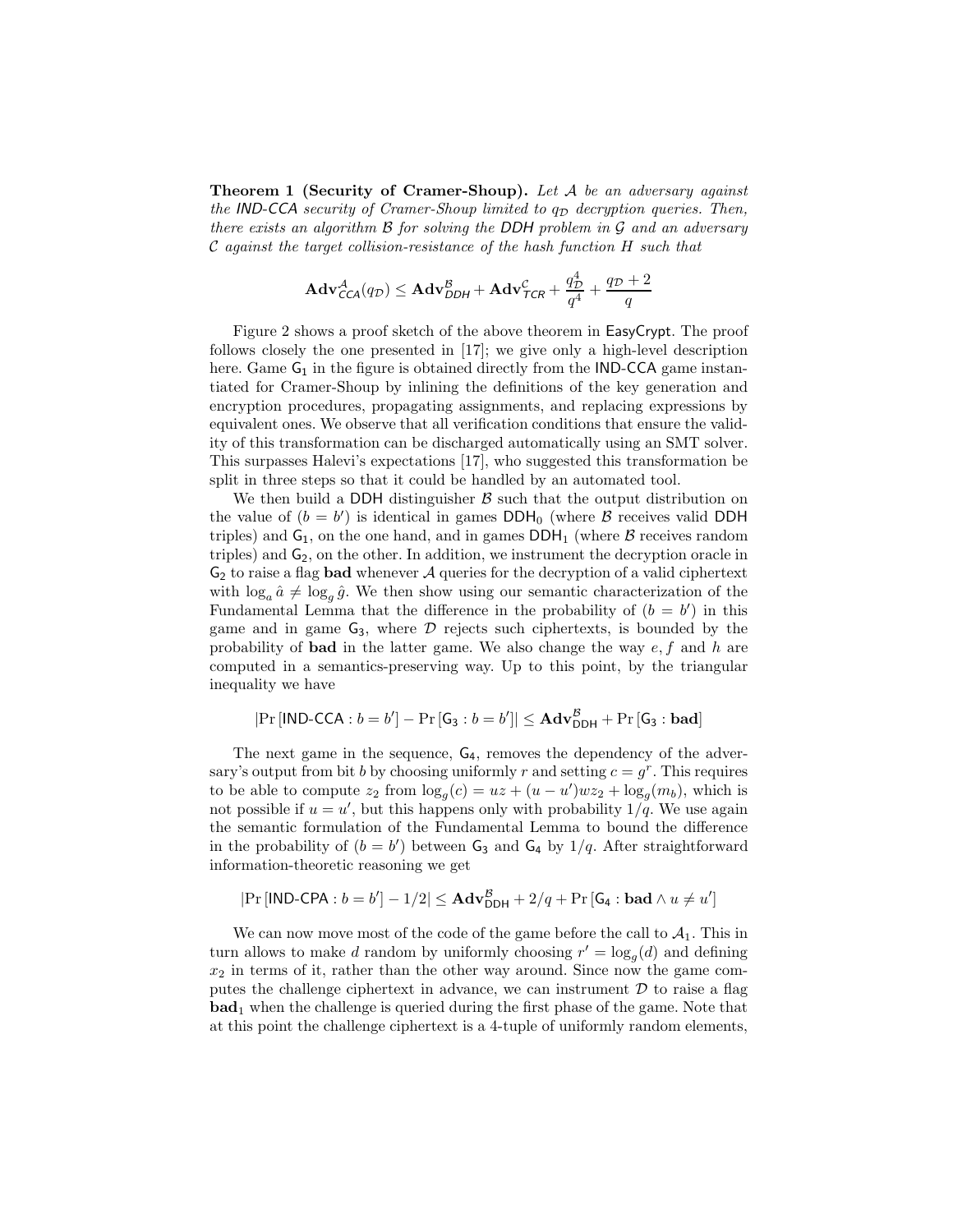

Fig. 2. Proof sketch of the IND-CCA security of the Cramer-Shoup cryptosystem

therefore, the probability of **bad**<sub>1</sub> is bounded by  $(q_{\mathcal{D}}/q)^4$ —this is achieved by means of an intermediate game, not shown in the figure, that stores the 4 components of queried ciphertexts in different lists, and by independently bounding the probability of each component of the challenge appearing in the corresponding list. Hence, we have

$$
\Pr\left[\mathsf{G}_4:\mathbf{bad}\wedge u\neq u'\right]\leq \Pr\left[\mathsf{G}_5:\mathbf{bad}\wedge u\neq u'\right]+(q_\mathcal{D}/q)^4
$$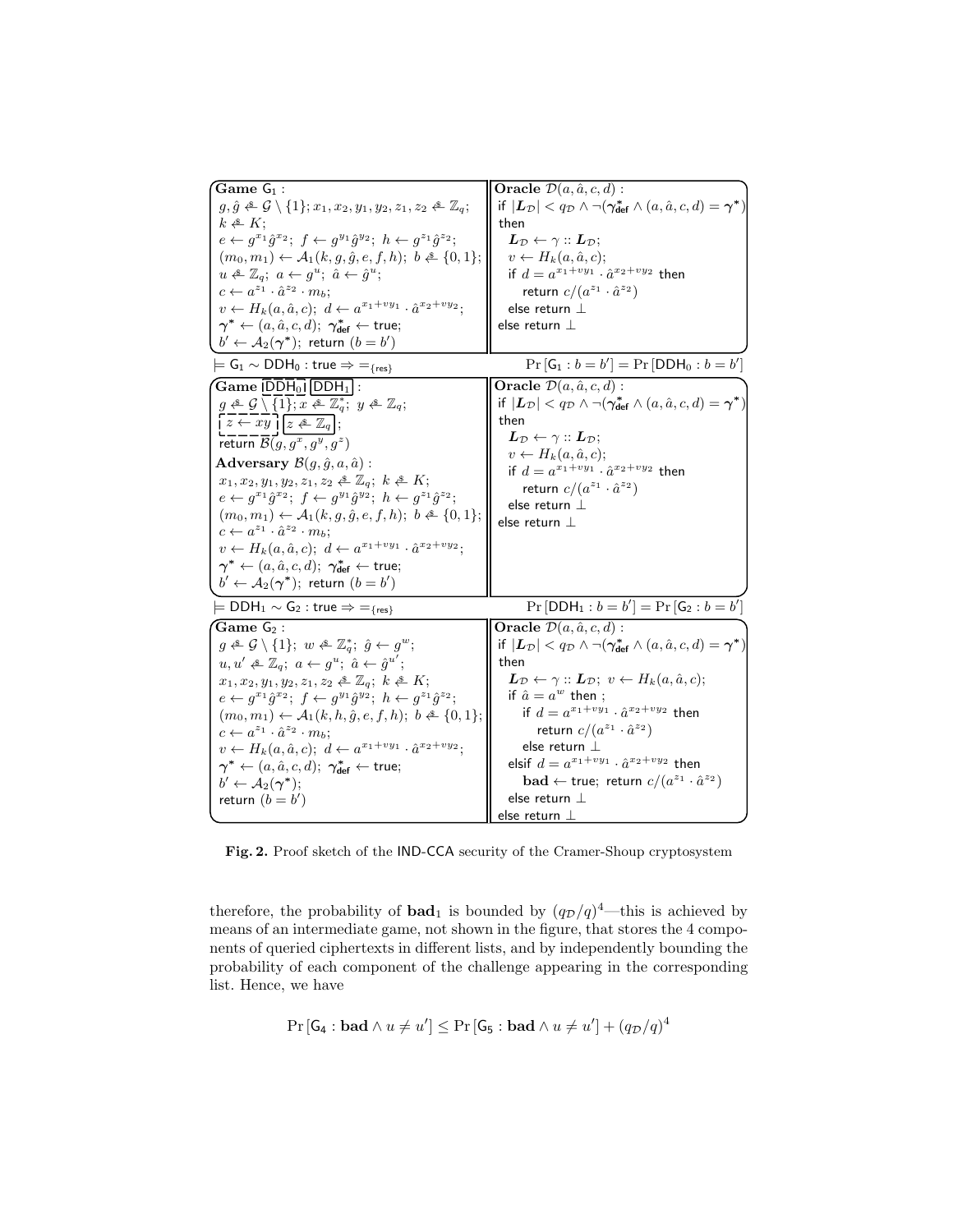

Fig. 2. Proof sketch of the IND-CCA security of the Cramer-Shoup cryptosystem

The decryption oracle in game  $G_5$  also raises a flag  $bad_2$  when a valid ciphertext with  $H_k(a, \hat{a}, c) = H_k(g^u, \hat{g}^{u'}, g^r)$  is queried. Since this leads to a collision, we can build an adversary  $\mathcal C$  against the TCR of  $H$  such that its success probability is lower bounded by the probability of  $bad_2$  being raised in  $G_5$ . Thus,

$$
\Pr\left[\mathsf{G}_5: \mathbf{bad} \land u \neq u'\right] \leq \mathbf{Adv}^{\mathcal{C}}_{\mathsf{TCR}} + \Pr\left[\mathsf{G}_5: \mathbf{bad} \land u \neq u' \land \neg \mathbf{bad}_2\right]
$$

The proof concludes by showing that the probability in  $G_5$  of **bad** being set while  $\mathbf{bad}_2$  is not is bounded by  $q_{\mathcal{D}}/q$ . This is done by reformulating the test under which **bad**<sub>2</sub> is set so that it does not depend on  $x_1, x_2, y_1, y_2$ . Therefore, the probability of this test succeeding in any decryption query (under the condition that  $u \neq u'$  is the probability of the adversary guessing a random value in the group, at most  $q_{\mathcal{D}}/q$  summing over all queries. The bound in the statement follows.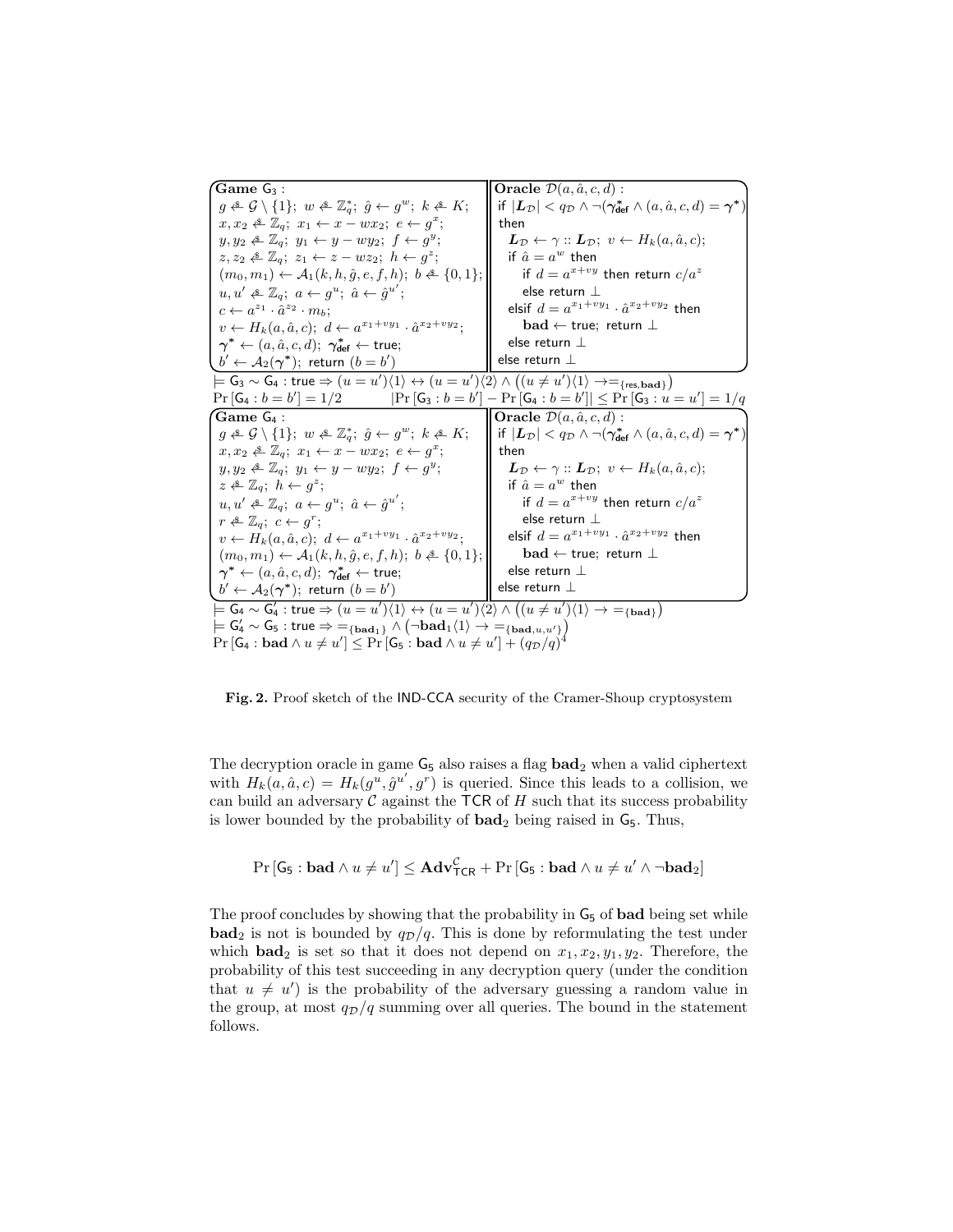

Fig. 2. Proof sketch of the IND-CCA security of the Cramer-Shoup cryptosystem

## 5 Limitations and Extensions

EasyCrypt is in its early stages of development; we briefly comment on some of its main limitations and possible extensions:

– Programming language: in comparison with CertiCrypt, the language of Easy-Crypt lacks loops, recursive procedures, and drawing from skewed distributions. We do not see the need for extending the current language with recur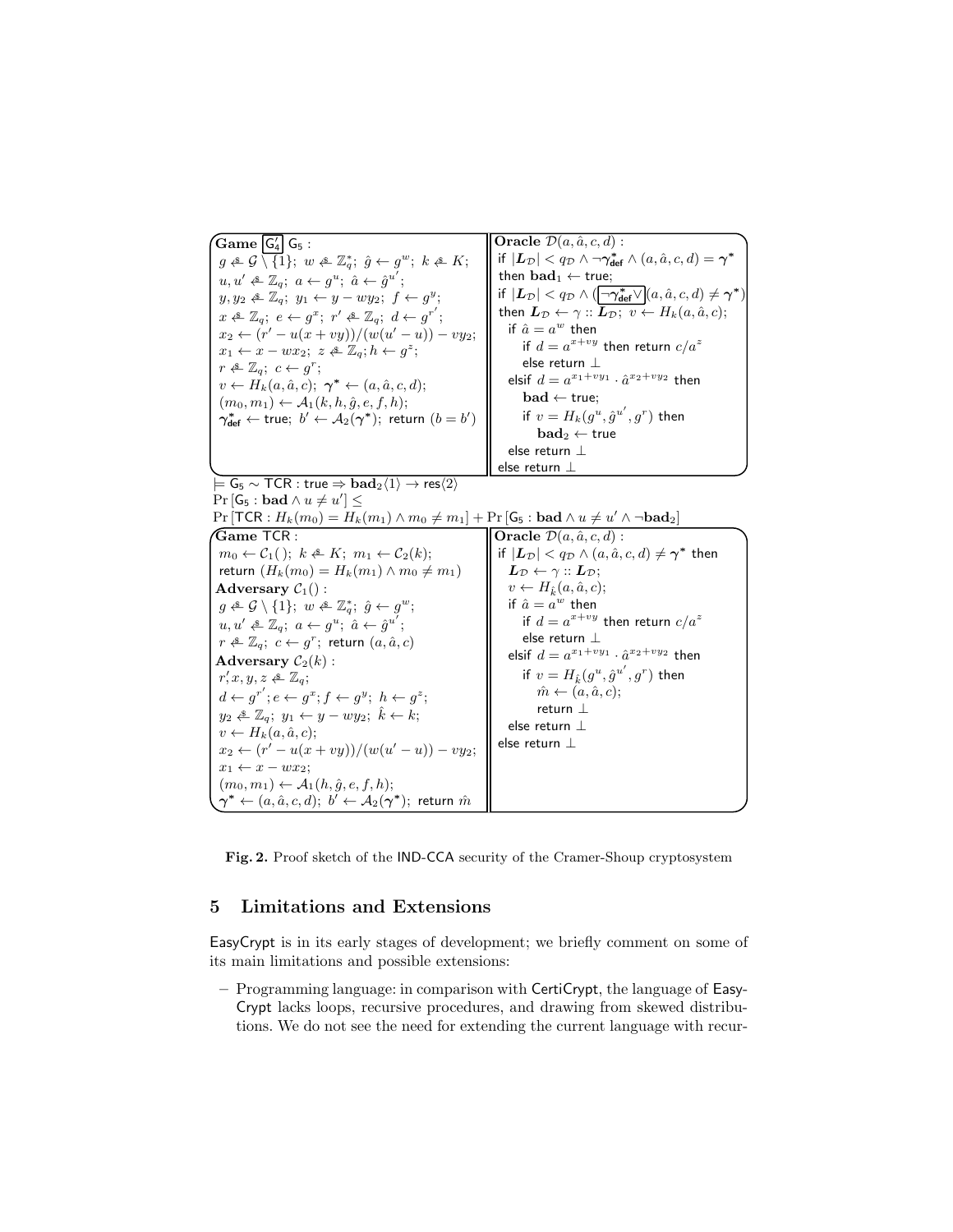sive procedures. In contrast, we believe that more general forms for sampling and bounded loops are useful and foresee no specific difficulty in adding them to the language (note that annotating loops with invariants may be required for verification condition generation);

- Verifiable evidence: EasyCrypt only generates partial verifiable evidence. As there is currently no SMT solver that generates Coq proofs, the verification conditions are admitted in order to make the output derivations checkable by the Coq proof assistant. Making SMT solvers proof-producing is an active subject of research [21], and advances towards this goal shall benefit immediately to EasyCrypt;
- Computation of probability: EasyCrypt generates proof skeletons for claims about probability rather than fully machine-checked proofs. While it is entirely feasible to extend the compiler for justifying more reasonings, a more principled solution would require a tool that can symbolically compute the probability of an event in a distribution.

Further research into the theory of cryptographic proofs, in the line of [3], is needed to broaden the scope of applications and effectiveness of EasyCrypt. Essential goals include providing a formal account of useful reasoning principles, such as rewinding arguments or coin-fixing, and notions, such as statistical distance, that have not yet been considered in our setting.

There remain ample opportunities to apply methods from programming languages and formal verification to computer-aided cryptographic proofs. We mention two exciting avenues for improving automation in EasyCrypt. The first avenue is to improve our mechanism for inferring relational specifications of adversaries: there is a large body of knowledge on inferring invariants, and it would be beneficial to transpose them to our setting. More speculatively, program synthesis could be used to discover part of the sequence of games needed to conclude a proof, and to build adversaries that justify reductions to cryptographic assumptions. Both specification inference and program synthesis rely on verification condition generation and SMT solving, hence the basic blocks for such an investigation are in place.

Finally, Halevi [17] stresses that "the usefulness of (a) tool will depend crucially on the willingness of the customers (in this case the cryptographic community) to use it", and suggests on this account that an appropriate user interface will be a crucial component of the tool. We fully adhere to his view, and see building such an interface as an important objective for further work.

#### 5.1 Comparison with CertiCrypt

Table 1 compares CertiCrypt and EasyCrypt on various security proofs formalized in both systems. Times are measured on a 2.8GHz Intel Core 2 Duo processor with 4GB of RAM under Mac OS X 10.6.7. For comparison, we show the size and checking time of CertiCrypt proofs extracted from EasyCrypt proof sketches. This is not an altogether fair comparison, because extracted proofs assume as axioms proof obligations checked by automated provers. As an experiment, we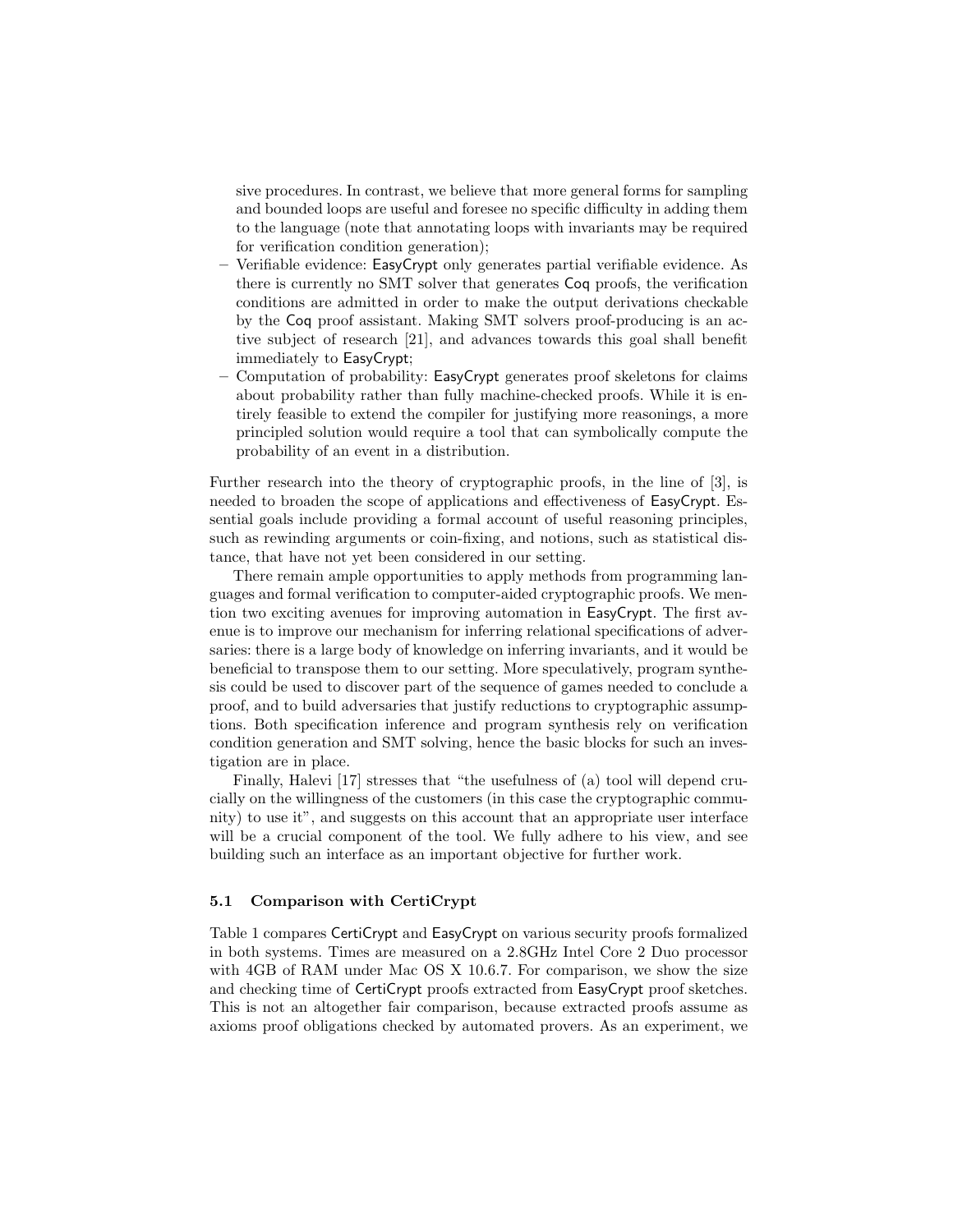completed interactively the extracted proof of security of ElGamal encryption, thus obtaining a full proof verifiable under Coq. The resulting proof is 1173 long (meaning that only 43 lines are needed to prove in Coq the proof obligations checked by automated provers) and takes 25s to check.

Table 1. Comparison of proof size and checking time between CertiCrypt and EasyCrypt.

|                           | <b>CertiCrypt</b> |                    | EasyCrypt |                                | Extracted |                   |
|---------------------------|-------------------|--------------------|-----------|--------------------------------|-----------|-------------------|
|                           | Lines             | Time               | Lines     | Time                           | Lines     | Time              |
| ElGamal (IND-CPA)         | 565               | 45s                | 190       | 12s                            | 1130      | 23s               |
| Hashed ElGamal (IND-CPA)  | 1255              | 1 <sub>m05s</sub>  | 243       | 33s                            | 1772      | 41s               |
| Full-Domain Hash (EF-CMA) | 2035              | 5m46s              | 509       | 1 <sub>m</sub> 26 <sub>s</sub> | 2724      | 1 <sub>m11s</sub> |
| Cramer-Shoup (IND-CCA)    | n/a               | n/a                | 1637      | 5m12s                          | 5504      | 3m14s             |
| OAEP (IND-CPA)            | 2451              | 3m27s              | n/a       | n/a                            | n/a       | n/a               |
| OAEP (IND-CCA)            | 11162             | 37 <sub>m32s</sub> | n/a       | n/a                            | n/a       | n/a               |

#### 6 Conclusion

Computer-aided verification of cryptographic protocols in the symbolic model is an established field of research: robust tools are available and have been used successfully to analyze realistic protocols (e.g.  $[1, 9, 14, 19]$ ). In contrast, there is little prior work on computer-aided cryptographic proofs in the computational model. The importance of such proofs was suggested independently by Bellare and Rogaway [8] and, more explicitly, by Halevi [17], who convincingly argues that they can be viewed as the "natural next step along the way of viewing cryptographic proofs as a sequence of probabilistic games". To date, there are two main tools for computer-aided cryptographic proofs: CertiCrypt, which favors generality and verifiable proofs, and CryptoVerif, which favors automation. We have presented EasyCrypt, a new tool which provides the first flexible and automated framework for building machine-checkable cryptographic proofs, and illustrated its use through computer-aided security proofs of Hashed ElGamal encryption in the Random Oracle Model and the Cramer-Shoup cryptosystem in the standard model. These examples demonstrate that proofs in EasyCrypt are significantly easier and faster to build than in any previous tool, while providing guarantees similar to CertiCrypt. Overall, we believe that EasyCrypt makes an important step towards the adoption of computer-aided proofs by working cryptographers.

Acknowledgments We are grateful to Daniel Hedin and Anne Pacalet for their participation in the initial phases of the project, to Yassine Lakhnech and David Pointcheval for useful discussions, and to the anonymous reviewers for their insightful comments.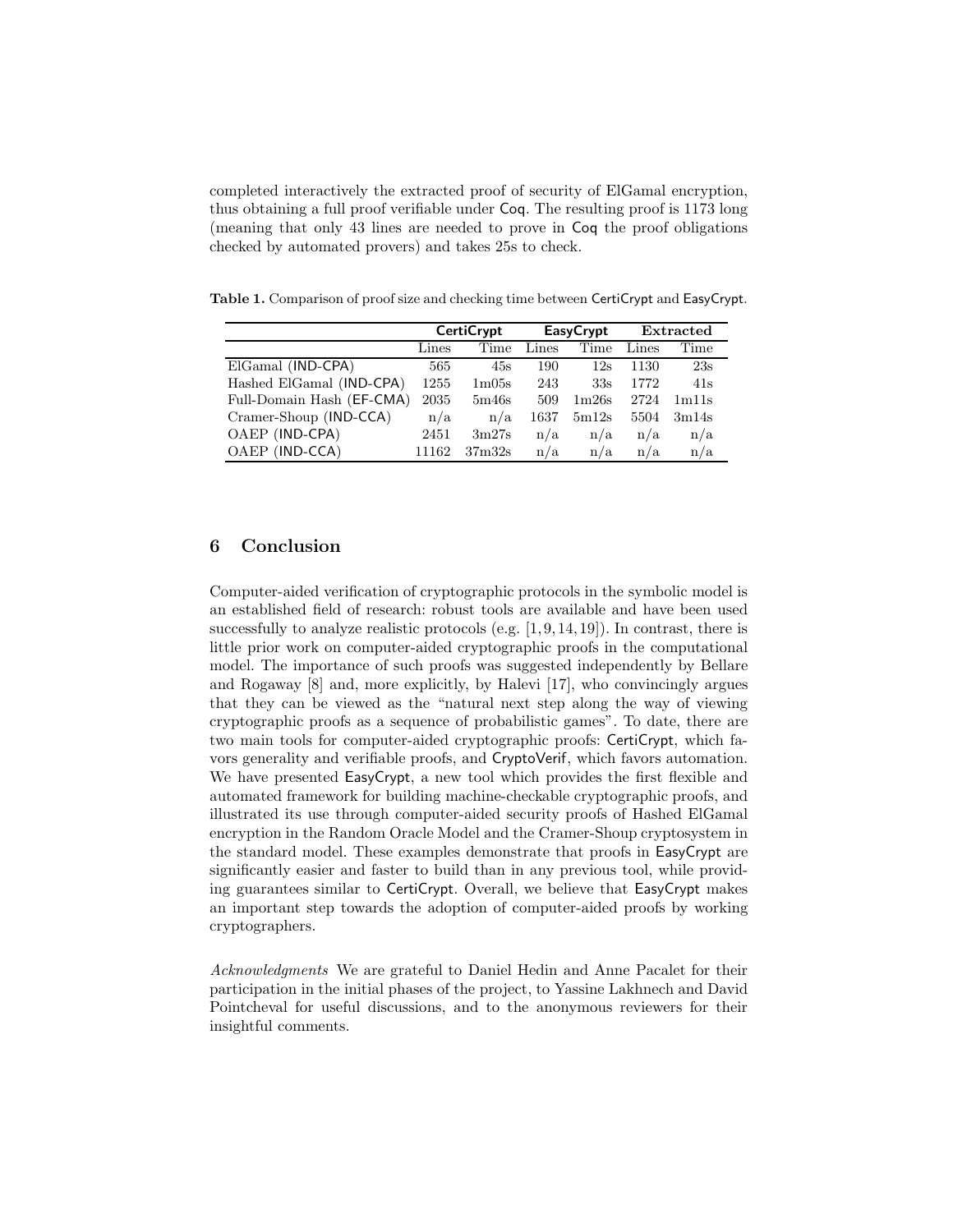#### References

- 1. Backes, M., Maffei, M., Unruh, D.: Computationally sound verification of source code. In: 17th ACM conference on Computer and Communications Security, CCS 2010. pp. 387–398. ACM, New York (2010)
- 2. Barthe, G., D'Argenio, P., Rezk, T.: Secure information flow by self-composition. In: 17th IEEE workshop on Computer Security Foundations, CSFW 2004. pp. 100–114. IEEE Computer Society, Washington (2004)
- 3. Barthe, G., Daubignard, M., Kapron, B., Lakhnech, Y.: Computational indistinguishability logic. In: 17th ACM conference on Computer and Communications Security, CCS 2010. pp. 375–386. ACM, New York (2010)
- 4. Barthe, G., Grégoire, B., Heraud, S., Zanella Béguelin, S.: Formal certification of ElGamal encryption. A gentle introduction to CertiCrypt. In: 5th International workshop on Formal Aspects in Security and Trust, FAST 2008. Lecture Notes in Computer Science, vol. 5491, pp. 1–19. Springer, Berlin (2009)
- 5. Barthe, G., Grégoire, B., Lakhnech, Y., Zanella Béguelin, S.: Beyond provable security. Verifiable IND-CCA security of OAEP. In: Topics in Cryptology – CT-RSA 2011. Lecture Notes in Computer Science, vol. 6558, pp. 180–196. Springer, Berlin (2011)
- 6. Barthe, G., Grégoire, B., Zanella Béguelin, S.: Formal certification of code-based cryptographic proofs. In: 36th ACM SIGPLAN-SIGACT symposium on Principles of Programming Languages, POPL 2009. pp. 90–101. ACM, New York (2009)
- 7. Barthe, G., Hedin, D., Zanella Béguelin, S., Grégoire, B., Heraud, S.: A machinechecked formalization of Sigma-protocols. In: 23rd IEEE Computer Security Foundations symposium, CSF 2010. pp. 246–260. IEEE Computer Society, Los Alamitos, Calif. (2010)
- 8. Bellare, M., Rogaway, P.: The security of triple encryption and a framework for code-based game-playing proofs. In: Advances in Cryptology – EUROCRYPT 2006. Lecture Notes in Computer Science, vol. 4004, pp. 409–426. Springer, Berlin (2006)
- 9. Bhargavan, K., Fournet, C., Gordon, A.D.: Modular verification of security protocol code by typing. In: 37th ACM SIGPLAN-SIGACT symposium on Principles of programming languages, POPL 2010. pp. 445–456. ACM (2010)
- 10. Blanchet, B., Jaggard, A.D., Scedrov, A., Tsay, J.K.: Computationally sound mechanized proofs for basic and public-key Kerberos. In: 15th ACM conference on Computer and Communications Security, CCS 2008. pp. 87–99. ACM, New York (2008)
- 11. Blanchet, B.: A computationally sound mechanized prover for security protocols. In: 27th IEEE symposium on Security and Privacy, S&P 2006. pp. 140–154. IEEE Computer Society (2006)
- 12. Blanchet, B., Pointcheval, D.: Automated security proofs with sequences of games. In: Advances in Cryptology – CRYPTO 2006. Lecture Notes in Computer Science, vol. 4117, pp. 537–554. Springer, Berlin (2006)
- 13. Conchon, S., Contejean, E., Kanig, J., Lescuyer, S.: CC(X): Semantic combination of congruence closure with solvable theories. Electronic Notes in Theoretical Computer Science 198(2), 51–69 (2008)
- 14. Cremers, C.: The Scyther Tool: Verification, falsification, and analysis of security protocols. In: 20th International Conference on Computer Aided Verification, CAV 2008. Lecture Notes in Computer Science, vol. 5123, pp. 414–418. Springer, Berlin (2008)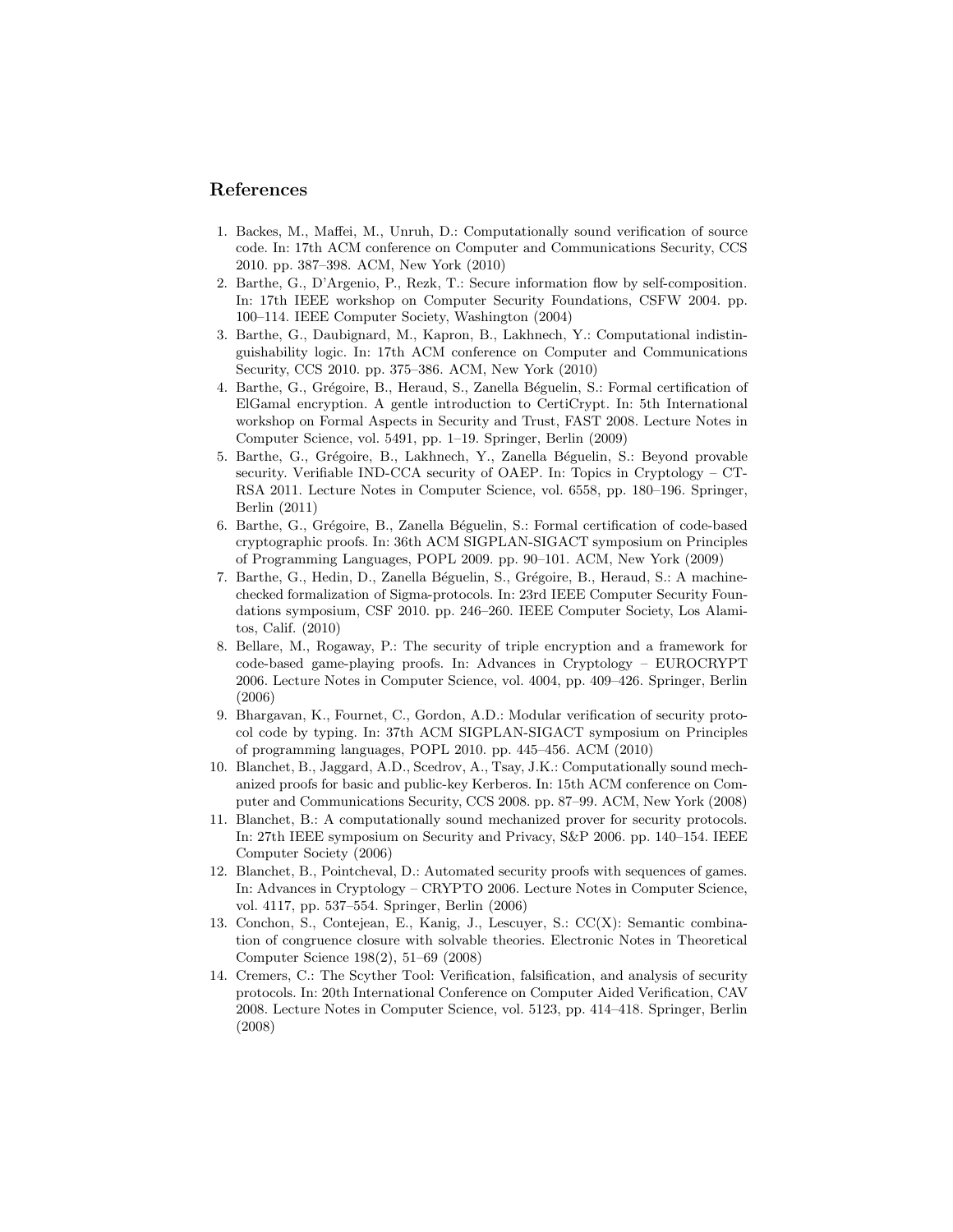- 15. Detlefs, D., Nelson, G., Saxe, J.B.: Simplify: A theorem prover for program checking. Tech. Rep. HPL-2003-148, HP Laboratories Palo Alto (2003)
- 16. Filliâtre, J.C.: The WHY verification tool: Tutorial and Reference Manual Version 2.28. Online –  $http://why.lri.fr (2010)$
- 17. Halevi, S.: A plausible approach to computer-aided cryptographic proofs. Cryptology ePrint Archive, Report 2005/181 (2005)
- 18. Jonsson, B., Yi, W., Larsen, K.G.: Probabilistic extensions of process algebras. In: Bergstra, J., Ponse, A., Smolka, S. (eds.) Handbook of Process Algebra, pp. 685–710. Elsevier, Amsterdam (2001)
- 19. Paulson, L.C.: The inductive approach to verifying cryptographic protocols. J. of Comput. Secur. 6(1-2), 85–128 (1998)
- 20. Shoup, V.: Sequences of games: a tool for taming complexity in security proofs. Cryptology ePrint Archive, Report 2004/332 (2004)
- 21. Stump, A.: Proof checking technology for satisfiability modulo theories. Electr. Notes Theor. Comput. Sci. 228, 121–133 (2009)
- 22. The Coq development team: The Coq Proof Assistant Reference Manual Version 8.3. Online – http://coq.inria.fr (2010)
- 23. Zanella Béguelin, S.: Formal Certification of Game-Based Cryptographic Proofs. Ph.D. thesis, Ecole Nationale Sup´erieure des Mines de Paris – Mines ParisTech (2010)
- 24. Zanella Béguelin, S., Grégoire, B., Barthe, G., Olmedo, F.: Formally certifying the security of digital signature schemes. In: 30th IEEE symposium on Security and Privacy, S&P 2009. pp. 237–250. IEEE Computer Society, Los Alamitos, Calif. (2009)

## A Input File for the Proof of Security of Hashed ElGamal

The following is an extract taken from the EasyCrypt input file corresponding to the proof of IND-CPA security of Hashed ElGamal described in Section 2:

```
100 type group
101
\begin{tabular}{lllllll} 102 & \textbf{cnst} & q & : & \text{int} \\ 103 & \textbf{cnst} & g & : & \text{group} \end{tabular}103 cnst g : group<br>
104 cnst k : int
105 \text{cnst zero}: \text{bitsting}\{k\}106
107 type skey = int
108 type pkey = group
109 type key = \breve{\text{skey}} * pkey
110 type message = bitstring \{k\}<br>111 type cipher = group * bits
     \tt type cipher = group * bitstring{k}112
113 op (*) : group, group → group = mul<br>
114 op (^) : group, int → group = pow = pow
115 op (\hat{ }^n) : bitstring \{k\}, bitstring \{k\} \rightarrow bitstring \{k\} = xor
116
117 axiom pow_mul : \forall(x:int, y:int). { (g^x)^y = g^(x*y) }
118 axiom xor comm : \forall (x: \text{bitstring } \{k\}, \ y: \text{bitstring } \{k\}). \ \{ (x \hat{ }^\prime y) = (y \hat{ }^\prime x) \}119
120 \ldots121
122 adversary A1(pk: pkey) : message * message { group \rightarrow message} 123 adversary A2(pk: pkey) : bool { group \rightarrow message}
123 adversary A2(pk:pkey) : bool
124
125 game INDCPA = {
126 var L : (\text{group}, \text{bitsstring}\{k\}) map
```